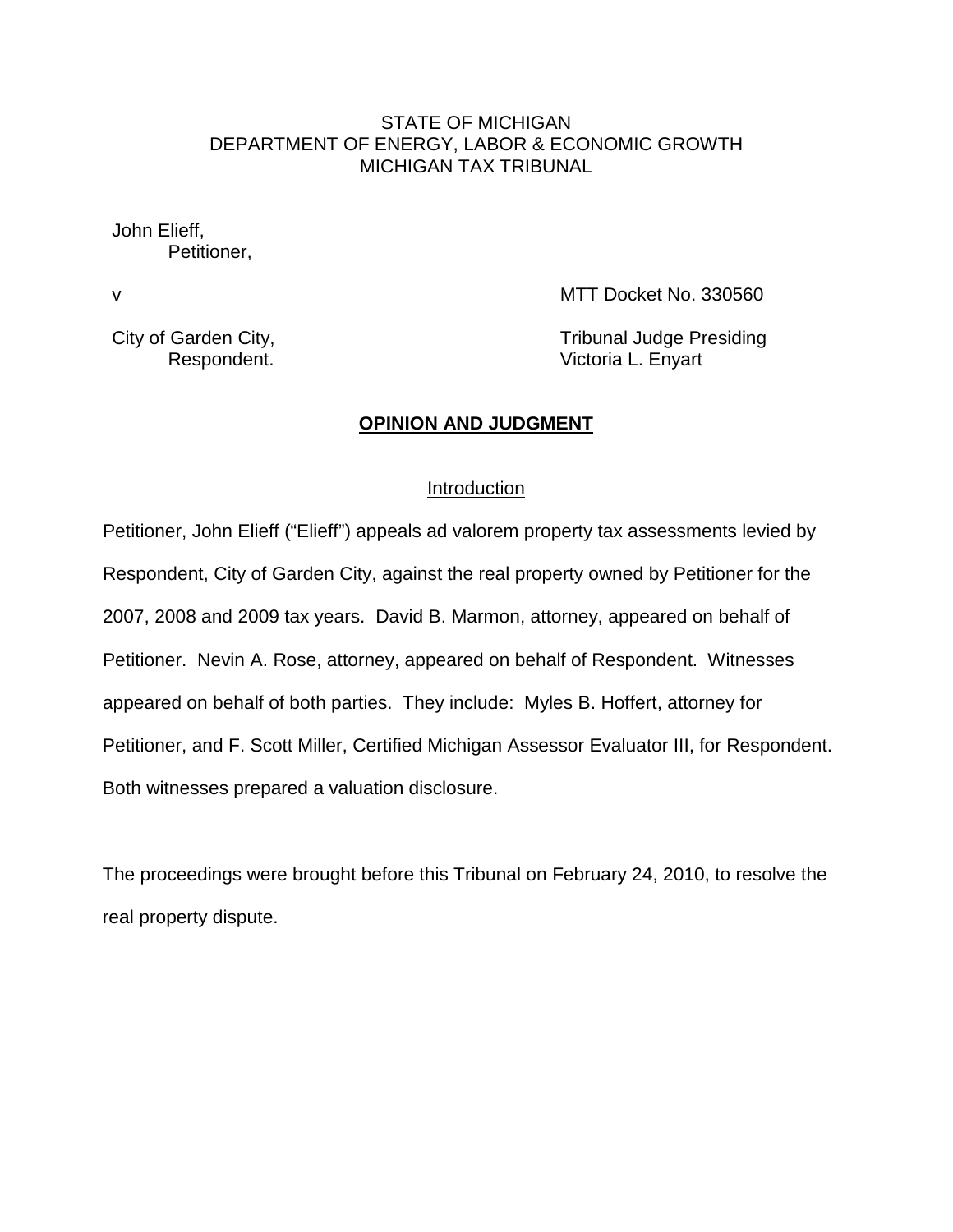The City of Garden City has assessed the property on the tax roll at:

| Parcel No. 35-016-01-0024-304 |                           |             |           |  |
|-------------------------------|---------------------------|-------------|-----------|--|
| Year   TCV                    |                           | AV/SEV      | TV        |  |
|                               | 2007   \$2,202,400        | \$1,101,200 | \$744,023 |  |
| 2008                          | $\frac{1}{2}$ \$2,202,400 | \$1,101,200 | \$761,135 |  |
| 2009                          | $\frac{1}{2}$ \$2,202,400 | \$1,101,200 | \$794,624 |  |

Parcel No. 35-016-01-0024-304

Respondent's appraisal for the three years at issue states the values as:

| Parcel No. 35-016-01-0024-304 |                           |           |           |  |
|-------------------------------|---------------------------|-----------|-----------|--|
| Year                          | I TCV                     | AV/SEV    | TV        |  |
| 2007                          | $\frac{1}{2}$ \$1,600,000 | \$800,000 | \$744,023 |  |
| 2008                          | \$1,550,000               | \$775,000 | \$761,135 |  |
| 2009                          | $\frac{1}{2}$ \$1,450,000 | \$725,000 | \$725,000 |  |

Petitioner's attorney believes that the values of the subject property are:

Parcel No. 35-016-01-0024-304

| Year   TCV |                         | AV/SEV    | TV.       |
|------------|-------------------------|-----------|-----------|
| 2007       | \$714,210               | \$357,105 | \$357,105 |
| 2008       | $\frac{1}{2}$ \$767,250 | \$383,625 | \$383,625 |
| 2009       | \$709,500               | \$354,750 | \$354,750 |

The Tribunal finds the values shall be:

| Parcel No. 35-016-01-0024-304 |                    |             |           |  |  |
|-------------------------------|--------------------|-------------|-----------|--|--|
| Year   TCV                    |                    | AV/SEV      | TV        |  |  |
|                               | 2007   \$2,202,400 | \$1,101,200 | \$744,023 |  |  |
|                               | 2008   \$2,202,400 | \$1,101,200 | \$761.135 |  |  |

2009 \$2,202,400 \$1,101,200 \$794,624

## Background and Introduction

At issue is the true cash value for a commercial retail property located at 29611 Ford

Road, Garden City, Wayne County, Michigan. This is a single tenant retail building with

22,066 square feet on approximately 1.83 acres. The property is encumbered with a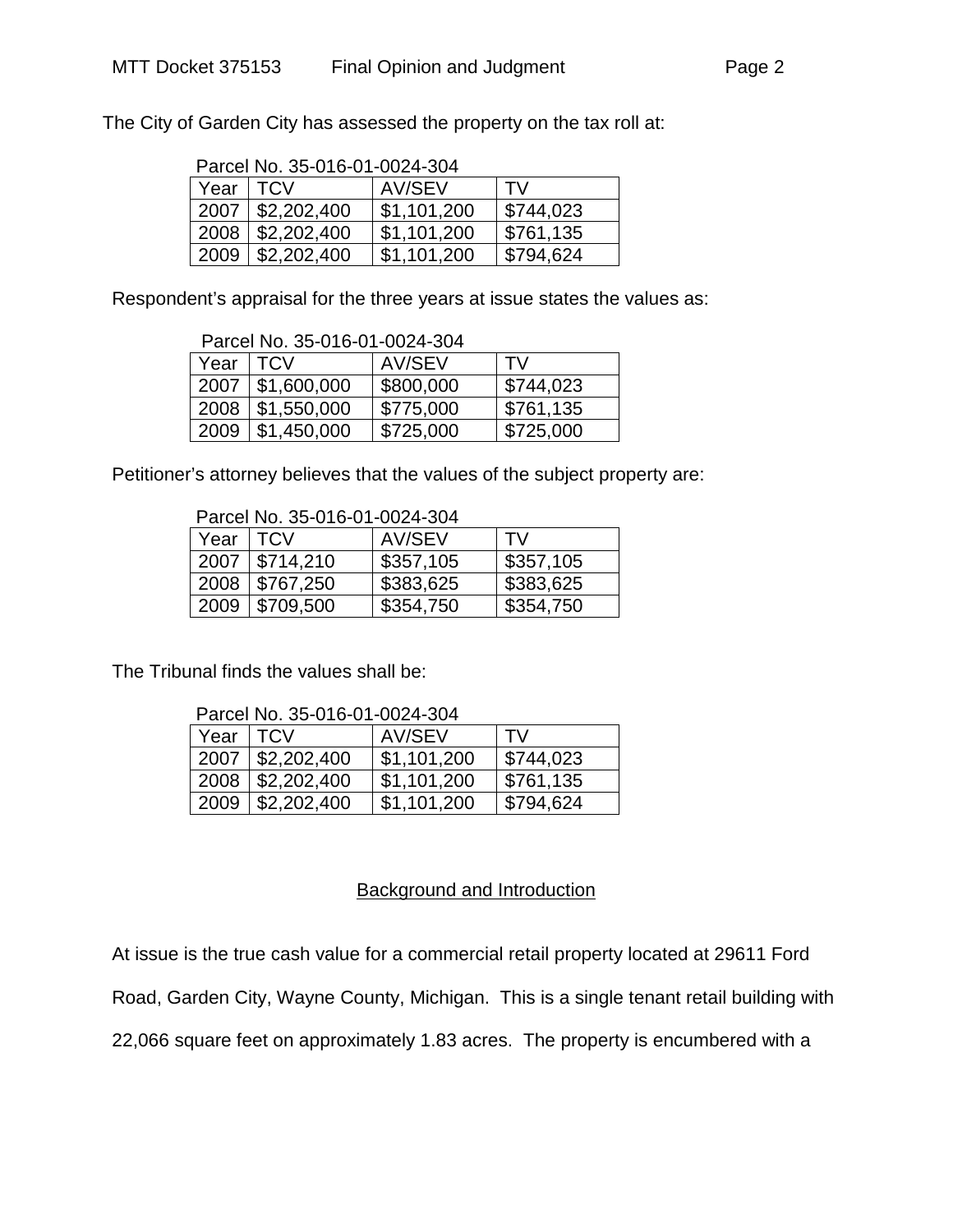twenty-year land lease. The improvement was constructed by Pep Boys Auto Parts and repair store; Dollar Castle is the current tenant.

Petitioner's appraiser suffered a heart attack late January 2010. Petitioner's counsel, Myles B. Hoffert, switched from counsel to Petitioner's only valuation witness.

Respondent's independent valuation disclosure indicates that the subject property is over-assessed and suggests a reduction in the true cash value.

#### Petitioner's Arguments

Petitioner believes that the true cash value of the subject property for the tax years at issue should be reduced based on Petitioner's valuation disclosure.

Petitioner's only witness is Myles B. Hoffert, Attorney and CPA, who was, until the hearing, also the attorney whose signature appears on the pleadings. This includes the January 22, 2010 fax with Hoffert & Associates, P.C. letterhead indicating "Enclosed for filing please find the Petitioner's Valuation disclosure for Years 2008 and 2009, Revised Valuation disclosure as of December 31, 2006 and Proof of Service for the above referenced matter." The same cover letter, which was signed by Myles B. Hoffert, contains a real property valuation disclosure for 2008 and 2009 as prepared by Hoffert.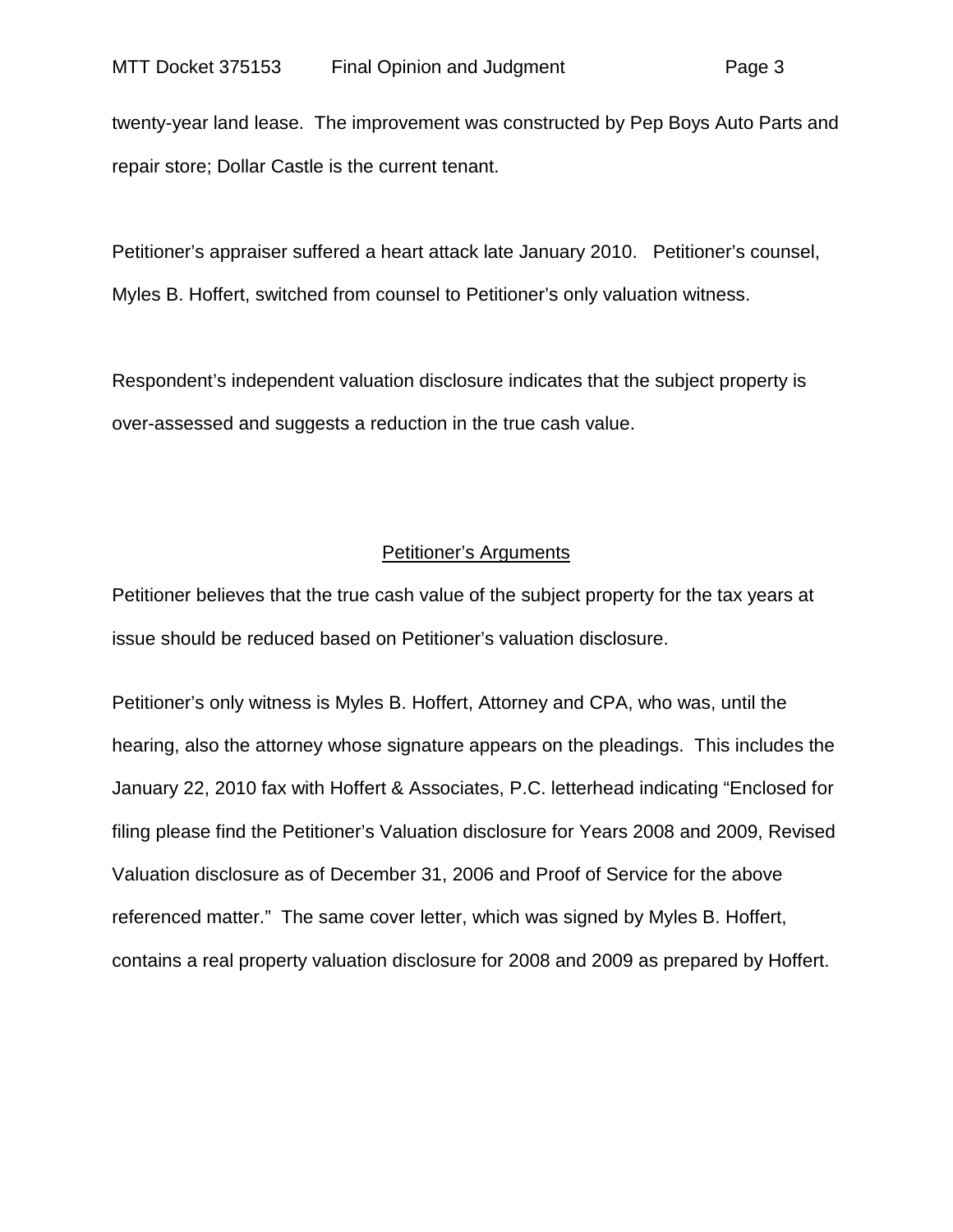Hoffert testified that he is not a disinterested party. He was reminded by Respondent that Michigan Rules of Professional Conduct Rule 3.7, prescribes a lawyer from acting as a witness for his client. Petitioner states that 3.7(b) says:

A lawyer may act as advocate in a trial in which another lawyer in the lawyer's firm is likely to be called as a witness unless precluded from doing so by Rule 1.7 or 1.9. Tr pp 17, 18.

Petitioner offered the following exhibits:

P-1 Hoffert valuation disclosure. P-2 Ground Lease Agreement dated May 20, 1997.

Petitioner's only witness was Hoffert. This Tribunal did not qualify him as an expert in valuation, but allowed him to testify to the valuation disclosure that he authored. Hoffert testified that the subject property is covered under a ground lease. Pep Boys put a building on the property. Hoffert utilized Petitioner's actual income pursuant to the ground lease on subject property.

Hoffert considered 29600 Ford Road (located across the street from the subject property) as an indication of the maximum rent that could be expected for subject property as improved. Hoffert testified that he spoke to Tomlinson, the original appraiser who could not complete the project. He also spoke to the broker, Ludwig, when verifying the \$3.00 per square foot asking rent.

Hoffert determined that the actual rent from the ground lease was above market but a good indication of the gross income for subject property.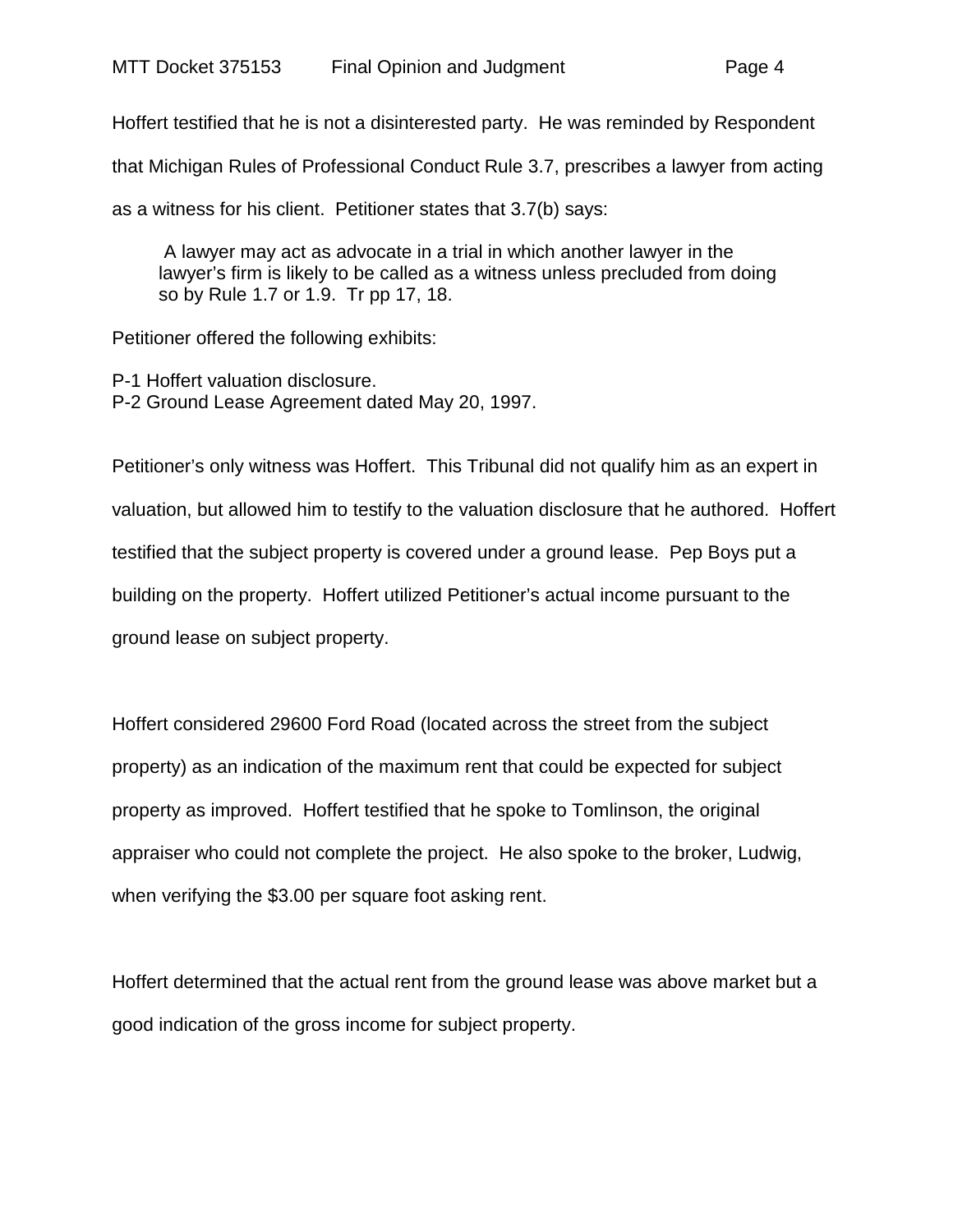Hoffert testified that a triple net lease does not include insurance or reserves for replacement. He estimated that vacancy and collection was 10%. The 10% vacancy and credit calculation was explained by Hoffert as the standard is 5% and an extra 5% because Pep Boys are closing off the Michigan operations.

Hoffert considered the following expenses for subject property; 3% for insurance, 7% reserves for replacement and an additional \$0.10 per square foot for roof and outer walls.

Hoffert's sources for capitalization rates were Real Estate Research Corporation ("RERC") 4th Quarter 2007 and 2008, RealtyRates.com 4th Quarter 2007 and 2008. Hoffert stated that he discussed rates with Dan Tomlinson. Hoffert's capitalization rate for the three years at issue was 10%.

The net operating income was then capitalized into an indication of value.

Petitioner's 2006 valuation consists of a cover page and the following:

Initial lease 20 year + 4 (5) year options Lease Date September 21, 1977.

| Rental rate | \$85,000<br>years 6-10<br>Years 11-15 \$94,380<br>\$90,900<br>Average |                     |          |
|-------------|-----------------------------------------------------------------------|---------------------|----------|
|             | Gross Income<br>Vacancy & collection<br><b>Effective Gross Income</b> | \$90,000<br>\$9,090 | \$81,810 |
| Expenses:   | Insurance 3%                                                          | 2,457               |          |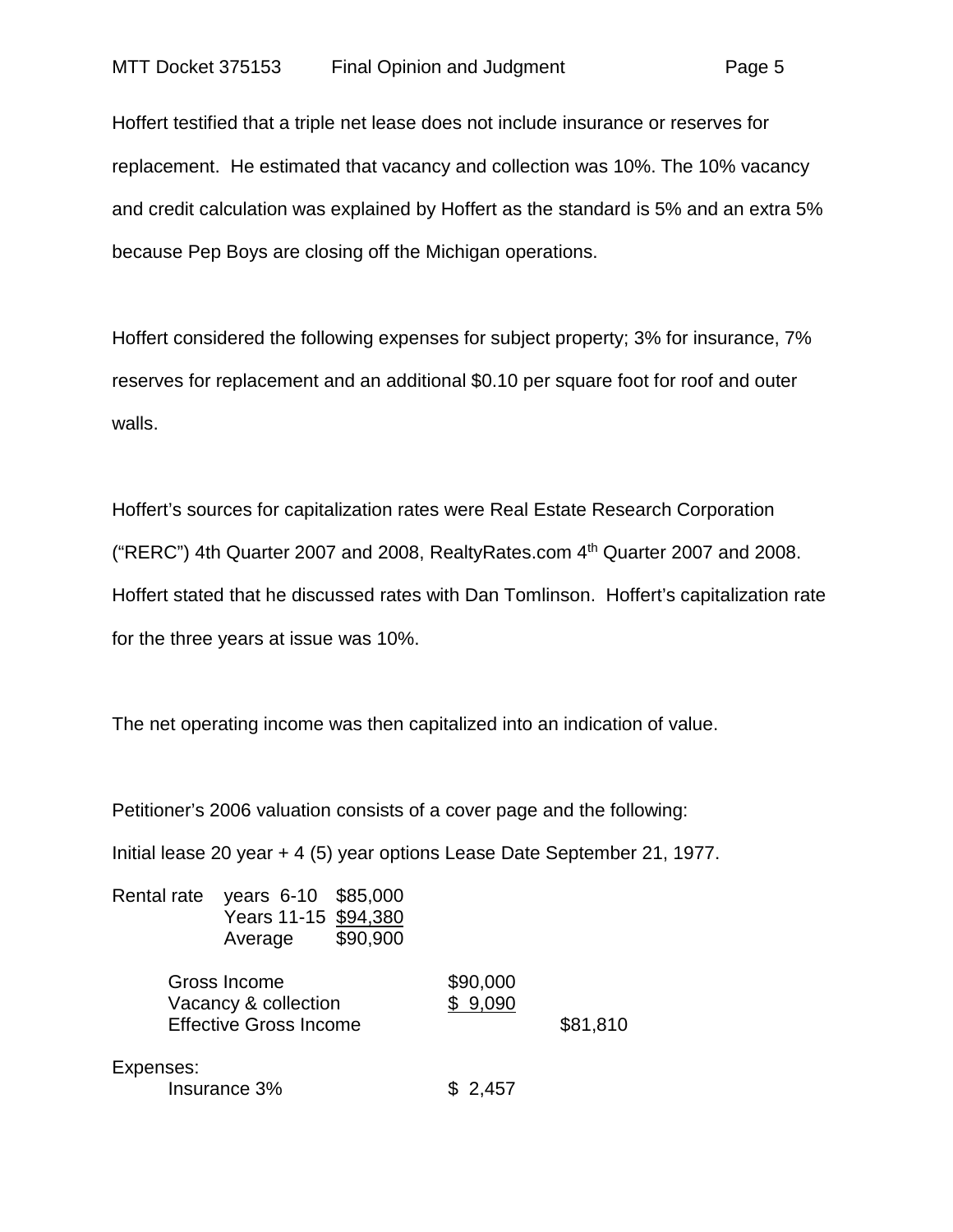| Reserve 7%                                              | \$5,726 |                       |
|---------------------------------------------------------|---------|-----------------------|
| Roof outer walls .10 per foot<br>Total                  | \$2,206 | \$10,389              |
| Net operating income<br>Divided by cap rate of $10\%$ = |         | \$71,421<br>\$714,210 |

Petitioner's 2008 and 2009 valuation disclosure included a page indicating averaged actual gross rent (based on the 1977 ground lease) and the \$3.00 per square foot rent (from the 29600 Ford Road property across the street). Page 19 of Hoffert's report indicates that the \$3.00 per square foot rental agreement did not close because the prospective tenant failed a credit review. Regardless, Hoffert determined that \$3.00 per square foot should be used to determine market rent. He insists that the building could be purchased but provided no documentation to substantiate an asking price. Hoffert stated that actual rent, albeit the land lease, is market rent for the subject property as improved because it would not command additional rent for the building. Hoffert, therefore, used actual rent as a basis for market rent because it was greater than the actual rent across the street. The subject's land lease was for the vacant land prior to construction by Pep Boys.

When questioned on cross whether he was developing a leased fee value, Hoffert stated "no, because it's a twenty-five year lease, until it reaches thirty-five years it is fee simple."

The capitalization rate that Hoffert utilized was for retail property; however, the actual income was based on a land lease, not a building lease. Hoffert testified that the cap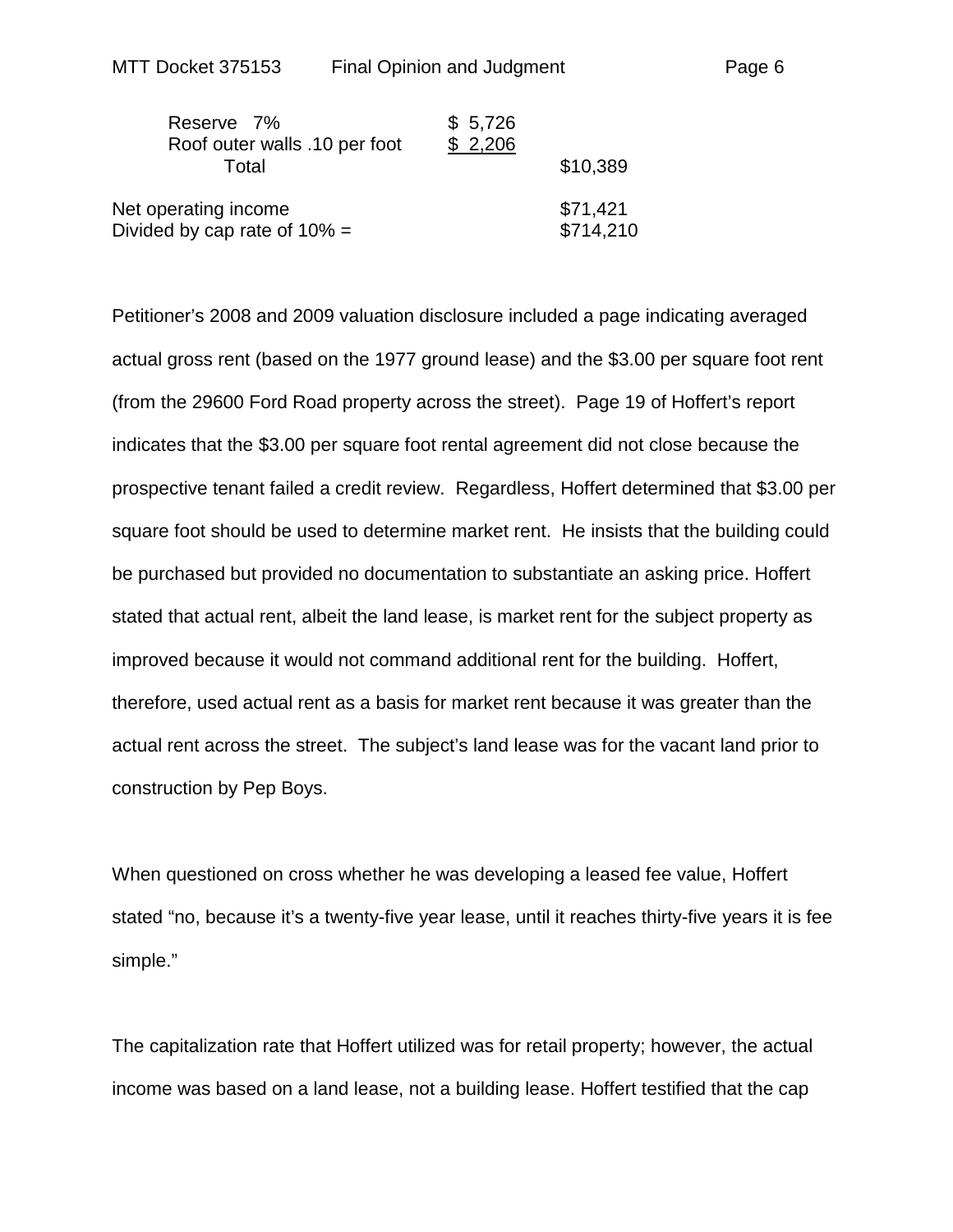rate and income is based on what he considers proper for both. The final value indication is an average of the actual gross rent and the "average" gross rent. The chart below is the actual calculations for 2007 and the average gross rent and expenses for tax years 2008 and 2009:

| Year/Line Item                | 2007      | 2008      | 2009      |
|-------------------------------|-----------|-----------|-----------|
|                               |           |           |           |
| <b>Potential Gross Income</b> | \$90,900  | \$96,811  | \$96,811  |
| Vacancy/Collection Loss       | \$9,090   | \$9,681   | \$9,681   |
| <b>Effective Gross Income</b> | \$81,810  | \$87,130  | \$87,130  |
| Expenses                      |           |           |           |
| Insurance (3%)                | \$2,457   | \$2,615   | \$2,615   |
| Reserves Replacement (7%)     | \$5,726   | \$4,356   | \$4,356   |
| Roof outer walls (\$.10/SF)   | \$2,206   | \$1,742   | \$1,742   |
| <b>Total Expenses</b>         | \$10,389  | \$8,713   | \$8,713   |
| Net Operating Income          | \$71,421  | \$78,417  | \$78,417  |
| <b>Capitalization Rate</b>    | 10.00%    | 9.64%     | 9.64%     |
| <b>Indicated Value</b>        | \$714,210 | \$813,500 | \$813,500 |

## Respondent's Arguments

Respondent states that the true cash value of subject property is over assessed based on its appraisal. Respondent requests that the Tribunal dismiss the case. In addition to Petitioner's burden of proof there is also a burden of going forward with the evidence. Respondent believes that the burden has not been met. Petitioner provided the Tribunal with a flawed analysis of a lease that had rents negotiated ten years prior to the first tax year. The cap rate and deductions are both suspect and without basis. The one comparable property actually had no lease, was not listed for sale, and was less than stellar as a comparable property. Respondent states that Petitioner's counsel presented his own version of an income approach based on his position of advocacy, not one of impartiality.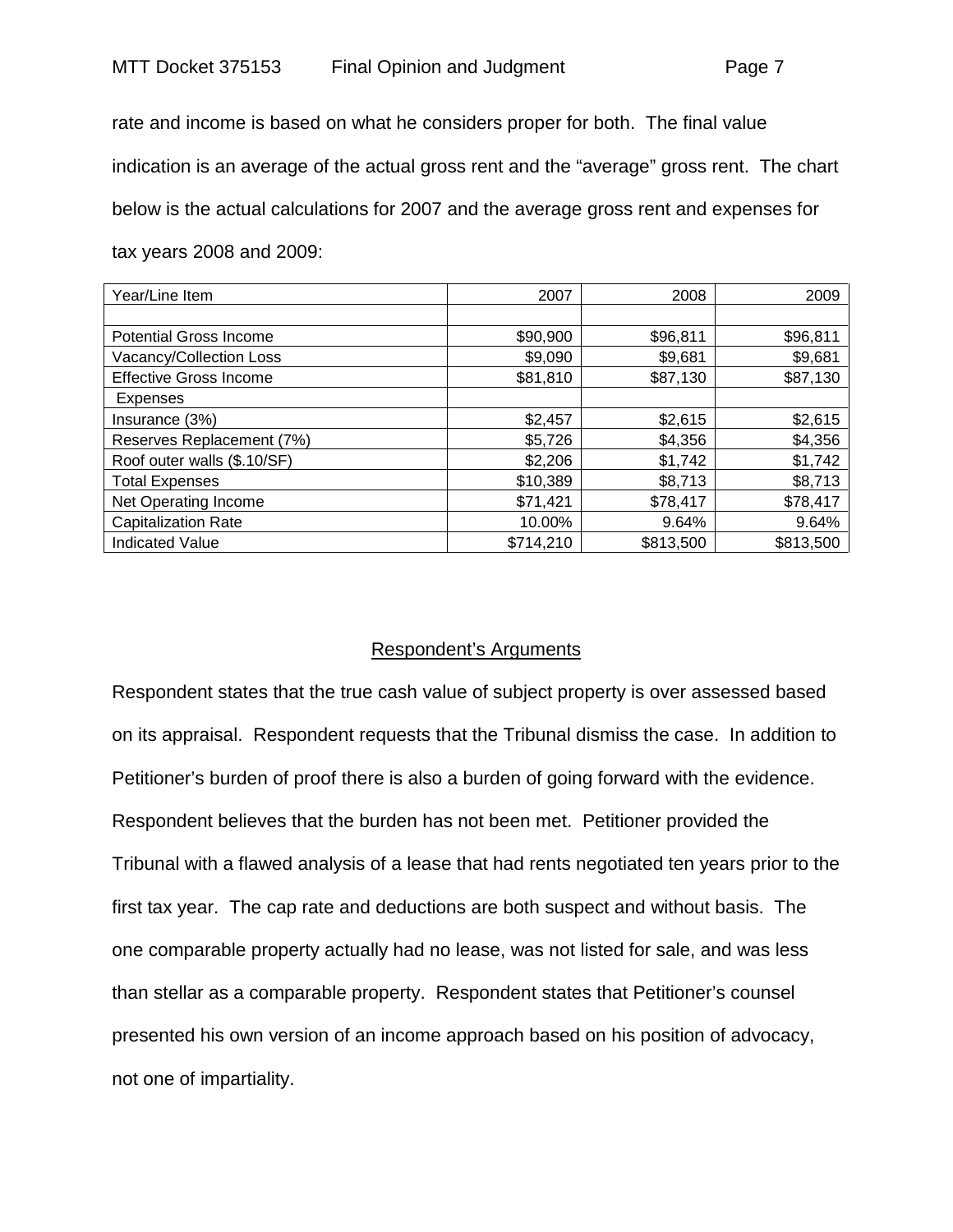Respondent offered the following exhibits:

R-1 Valuation disclosure. R-3 Listing of Petitioner's comparable property. R-4 Photographs. R-5 Real Estate Research Corporation 2008 ("RERC"). R-6 RERC 2007. R-7 Cushman Wakefield 2008 Sale #1. R-8 HES Builders re: conversion of Pep Boys building at Telegraph Road, Redford.

F. Scott Miller, Certified Michigan Assessor Evaluator III, prepared a valuation disclosure. He determined that the highest and best use of subject property as improved is to continue the current occupancy, as the building still contributes to value.

Miller explained that the market analysis came from CoStar because it gives the basis for conclusions. The average rental rate came from CoStar; however, Miller adjusted the rental rates down 15% because they are asking rent, not actual rent. The total square footage was multiplied by the adjusted rent of \$11.39 for 2007, \$11.50 for 2008, and \$11.19 for 2009, multiplied by subject property's 22,066 square feet, resulting in the potential gross rent for each year at issue.

Miller's next step was to estimate vacancy and collection loss. He used CoStar again for historical vacancy rates, which were 10% for 2006, 10.7% for 2007, and 11.1% for year end 2008. Miller concluded that the overall average was 10.75% for all three years at issue. The vacancy and credit was deducted from the potential gross income for an effective gross income.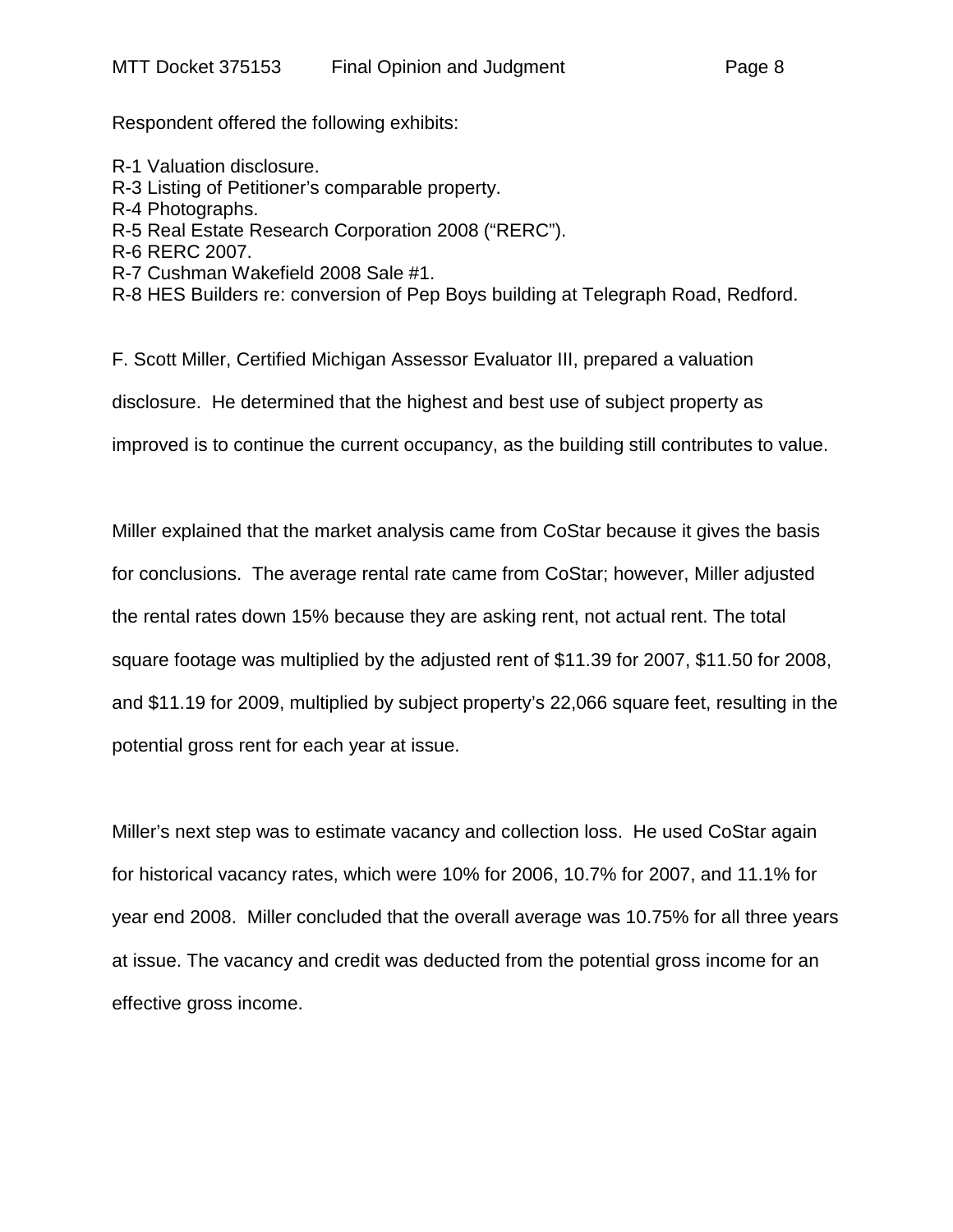Miller testified that operating expenses were typically found in the market through interviews and speaking with brokers and appraisers. The management fee, reserves for replacement, and a small allowance for common area maintenance is typical. Because the rents were decreasing and the vacancy was increasing Miller found that the landlords are picking up additional cost to keep or attract tenants, so he included a small allowance for common area maintenance. The operating costs were deducted from the effective gross income for net operating income.

Miller then discussed capitalization rates. There are three approaches for determining capitalization rates; they are band of investment, source data, and extraction from the market. He used all three for 2008. He testified that he used some source data and extraction from sales for 2007, and just source data for 2006. Miller also added the effective tax rate for all three years. He assumed that the landlord would be paying the taxes on the property.

| Year/Line Item                   | 2007      | 2008      | 2009      |
|----------------------------------|-----------|-----------|-----------|
|                                  |           |           |           |
| <b>Potential Gross Income</b>    | \$246,919 | \$253,759 | \$251,332 |
| Vacancy/Collection Loss          | \$26,544  | \$27,279  | \$27,018  |
| <b>Effective Gross Income</b>    | \$220,375 | \$226,480 | \$224,314 |
| <b>Fixed Expenses</b>            |           |           |           |
| <b>Property Taxes</b>            |           |           |           |
| Insurance (.\$0.10/SF)           | \$2,206   | \$2,206   | \$2,206   |
| Variable Expenses                |           |           |           |
| Management Fee (5% of EGI)       | \$11,018  | \$11,324  | \$11,216  |
| CAM (\$0.25/SF)                  | \$5,516   | \$5,516   | \$5,516   |
|                                  |           |           |           |
| Reserves Replacement (\$0.15/SF) | \$3,309   | \$3,309   | \$3,309   |
| <b>Total Expenses</b>            | \$22,049  | \$22,355  | \$22,247  |

The income approach summary is: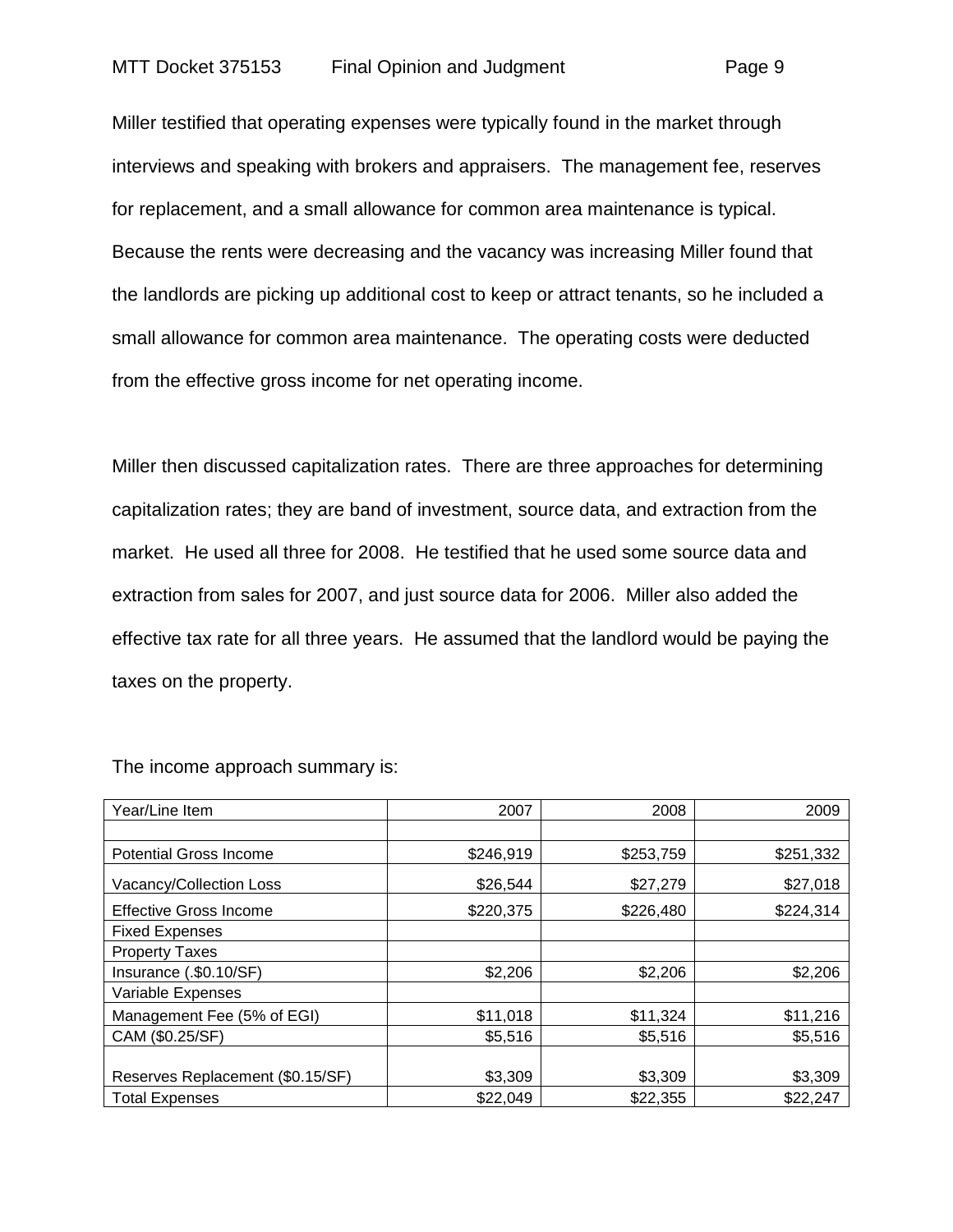| Net Operating Income | \$198.326   | \$204,125   | \$202,067   |
|----------------------|-------------|-------------|-------------|
| Capitalization Rate  | 11.35%      | 11.83%      | 12.32%      |
| Indicated Value      | \$1.780,000 | \$1.725,000 | \$1,600,000 |

Miller then explained his sales comparison approach. For each year at issue he selected three properties with similar market influences to estimate the market value of subject property. Miller states that, in each tax year, "In the analysis of the market data, elements of comparison considered include: conditions of sale, property rights conveyed, market conditions, location and physical characteristics." R-1 pp 33, 39, and 46. The following includes the sales grid and comments for each year in contention:

#### 2007 Tax Year

|                    | Subject       | Sale 1              | Sale 2         | Sale 3         |
|--------------------|---------------|---------------------|----------------|----------------|
| Tenant             | Retail        | Office              | Retail         | Retail         |
| Address            | 29611 Ford Rd | 35713 W<br>Michigan | 36534 Plymouth | 8177 N Sheldon |
| City               | Garden City   | Wayne               | Livonia        | Canton         |
| Condition          | Avg           | <b>Below Avg</b>    | Avg            | Avg            |
| <b>Square Feet</b> | 22,066        | 14,439              | 9,801          | 8,358          |
| SP/SF              |               | \$56.10             | \$95.40        | \$83.75        |

Miller made a 20% negative adjustment for the superior location of Sales 2 and 3. He states that Signature Associates' 2006 year end market report indicates Westland's community neighborhood rents are \$16.00 per square foot. The other communities command \$20.00 per square foot rent. Miller determined that a 20% increase was appropriate for the inferior condition of Sale 1. The adjusted sale prices for Sales 1, 2 and 3 are \$67.32, \$76.32 and \$67.00 per square foot, respectively. The final value was \$70.00 per square foot for a true cash value of \$1,550,000.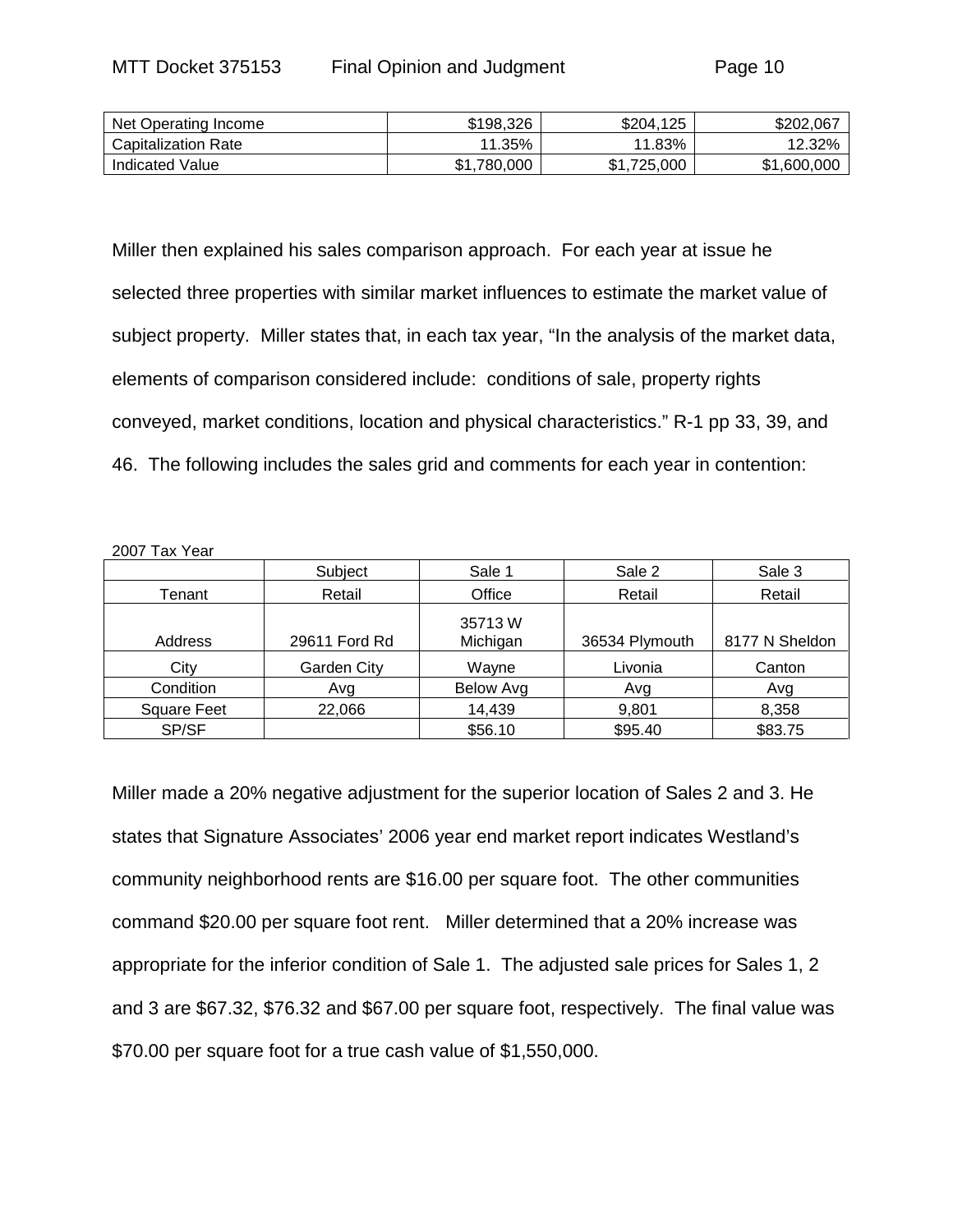| 2008 Tax Year      |               |                  |                 |                |
|--------------------|---------------|------------------|-----------------|----------------|
|                    | Subject       | Sale 4           | Sale 5          | Sale 6         |
| Tenant             | Retail        | Retail           | Retail          | Retail         |
| Address            | 29611 Ford Rd | 15630 Middlebelt | 10550 Telegraph | 29100 Plymouth |
| City               | Garden City   | Livonia          | Taylor          | Livonia        |
| Condition          | Avg           | Average          | Good            | Good           |
| <b>Square Feet</b> | 22,066        | 11,030           | 10,415          | 8,920          |
| SP/SF              |               | \$57.75          | \$102.26        | \$109.30       |

Miller adjusted Sale 4 a positive 10% because it was sold based on the agreement that it would be leased back to seller. The seller is motivated to give a discounted sale price and that was the basis for the positive adjustment.

Miller made a 20% negative adjustment for the superior location of Sale 5. He states that Signature Associates' 2007 year end market report indicates that the more affluent areas of Livonia command \$20.00 per square foot rent. Sale 6 is near a major intersection with a higher traffic count, thus a 30% negative adjustment was applied. Miller determined that a 12% adjustment was appropriate for Sale 6 for the superior condition.[1](#page-10-0) The adjustment is based on the differences between the following two sales:

|                    | Sale 2         | Sale 6         |
|--------------------|----------------|----------------|
| Tenant             | Retail/Vacant  | Retail         |
|                    |                |                |
| Address            | 36534 Plymouth | 29100 Plymouth |
| City               | Livonia        | Livonia        |
| Contition          | Avg            | Good           |
| <b>Square Feet</b> | 9,801          | 8,920          |
| Sale Date          | $May-06$       | <b>Jun-07</b>  |
| Year Built         | 1973           | 1998           |
|                    |                |                |

<span id="page-10-0"></span> $\overline{a}$ <sup>1</sup> The Tribunal notes that no adjustment was made to Sale 2 for the superior condition.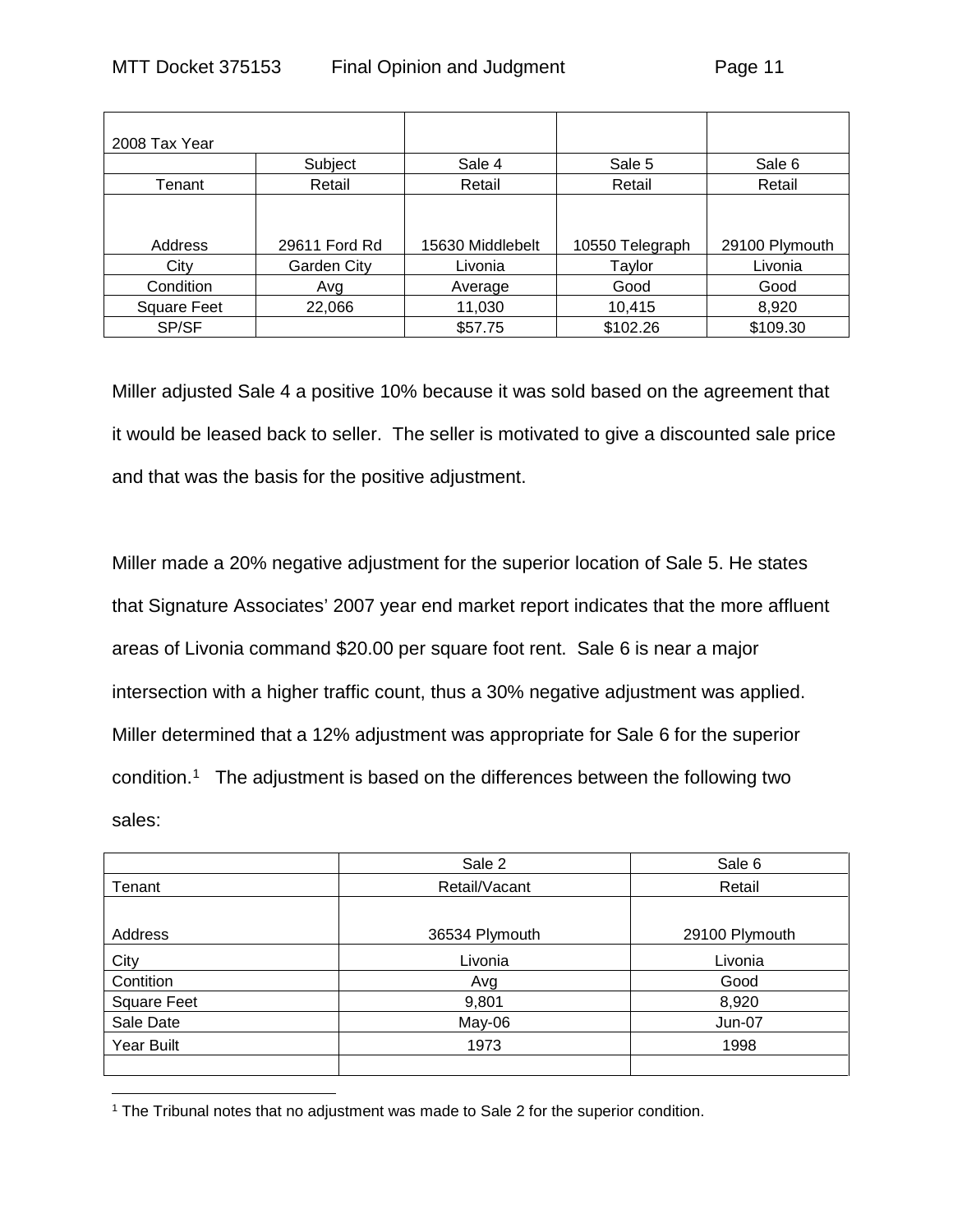| SP/SF | \$95.40 | റവ<br>$\Omega$<br>-51. |
|-------|---------|------------------------|
|       |         |                        |

Miller believes the only difference in the two Livonia sales is the condition of the property at the time of the sale.

The adjusted sale prices for Sales 4, 5 and 6 (in order) are: \$63.53, \$71.58 and \$74.32 per square foot. The final value was \$70.00 per square foot for a true cash value of \$1,550,000.

| 2009 Tax Year      |               |                |                  |                |
|--------------------|---------------|----------------|------------------|----------------|
|                    | Subject       | Sale 7         | Sale 8           | Sale 9         |
| Tenant             | Retail        | Multi-tenant   | Retail           | Retail         |
|                    |               |                |                  |                |
|                    |               |                |                  | 25001 W 8 Mile |
| Address            | 29611 Ford Rd | 9009 Telegraph | 13697 Dix-Toledo | Rd             |
| City               | Garden City   | Redford        | Southgate        | Redford        |
| Condition          | Avg           | Below Avg      | Avg              | Avg            |
| <b>Square Feet</b> | 22,066        | 23,916         | 8,400            | 8,025          |
| SP/SF              |               | \$37.63        | \$68.45          | \$41.74        |

Miller states that Sale 7 was a former Pep Boys building with approximately \$300,000 of structural damage. He adjusted the property up by \$300,000. Sales 7 and 9 were in inferior markets per Signature Associates' 2008 year end report. Westland was estimated at \$17.00 and average neighborhood center was \$14.50. A 15% upward adjustment was made for the inferior locations.

Miller explained that Sale 9 was a real estate owned property where the mortgage lender repossessed the property. The sale was adjusted upwards by 25% to account for the condition of the sale. This property also resold in December 2008; however, Miller did not have the later sale price.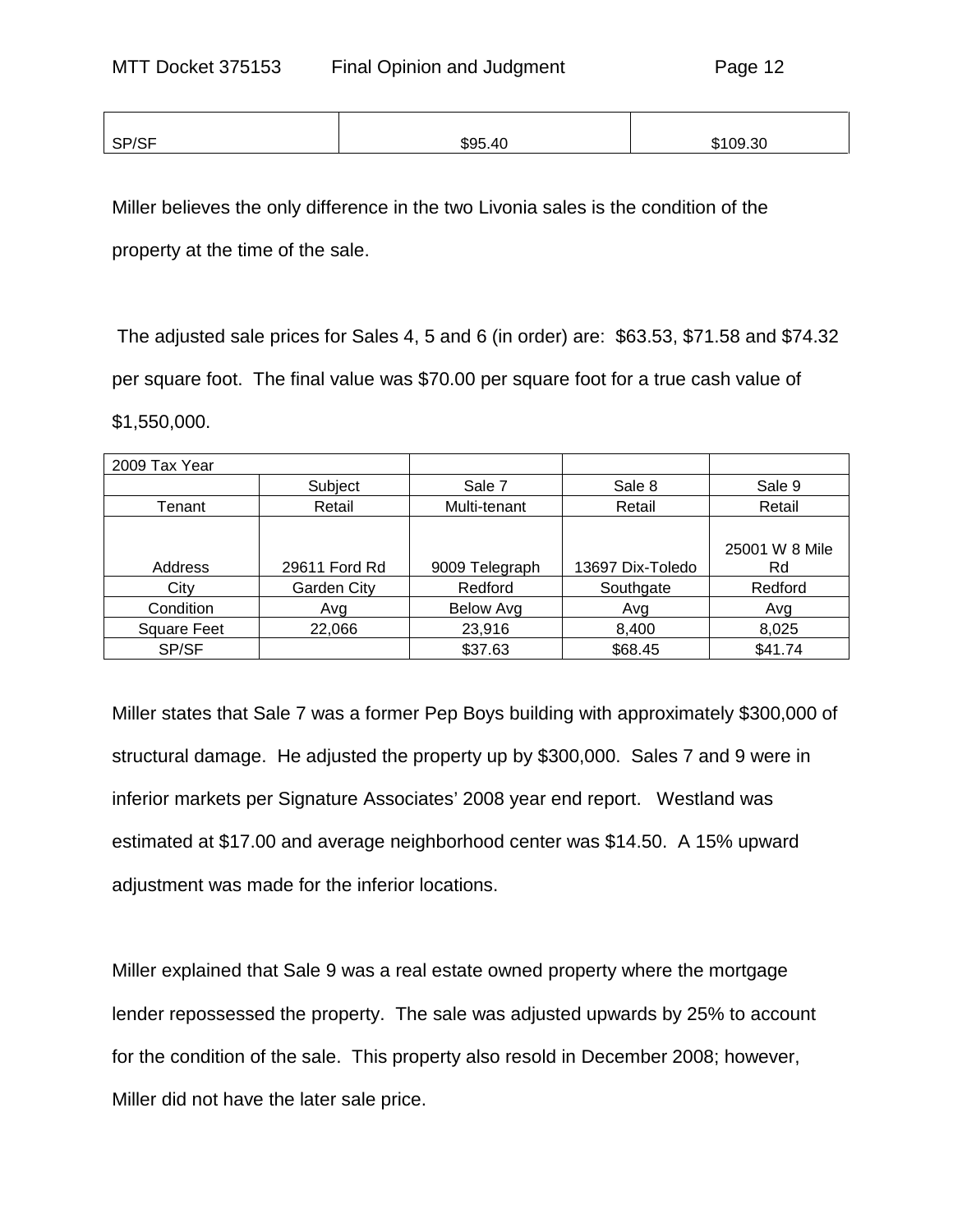The adjusted sale prices for Sales 7, 8 and 9 (in order) are: \$63.48, \$68.45 and \$60.00 per square foot. The final value was \$65.00 per square foot for a true cash value of \$1,435,000.

On cross Miller was asked how many of the nine sale comparables were within 10% of the size of subject. His response was that Sale 7 was the only comparable within that size range of subject property. He made no adjustments to any of the sales for differences in size, which ranged from 10% to over 50% smaller than the subject property.

When questioned on Sale 7 Miller testified that the purchaser reported \$300,000 in repairs, which included foundation repair, and that an additional \$150,000 was spent for new doors, expanded HVAC, and flooring. Miller further testified that the information came from an appraisal by an MAI at Cushman & Wakefield and no permission was requested to use the data.

Miller was questioned by the Tribunal as to how comparable the rental properties were that he used. He testified "I felt they were fairly comparable. I didn't have all the information." Tr p165. He did not know how many of the 1,621 rental properties were comparable to subject property, and believed that they were located in Western Wayne County. The rental rates from CoStar were based on triple net. Miller modified the CoStar reported rent because gross rent is when the landlord pays expenses; triple net has minimal expenses to the landlord. Miller explained that his modified rent is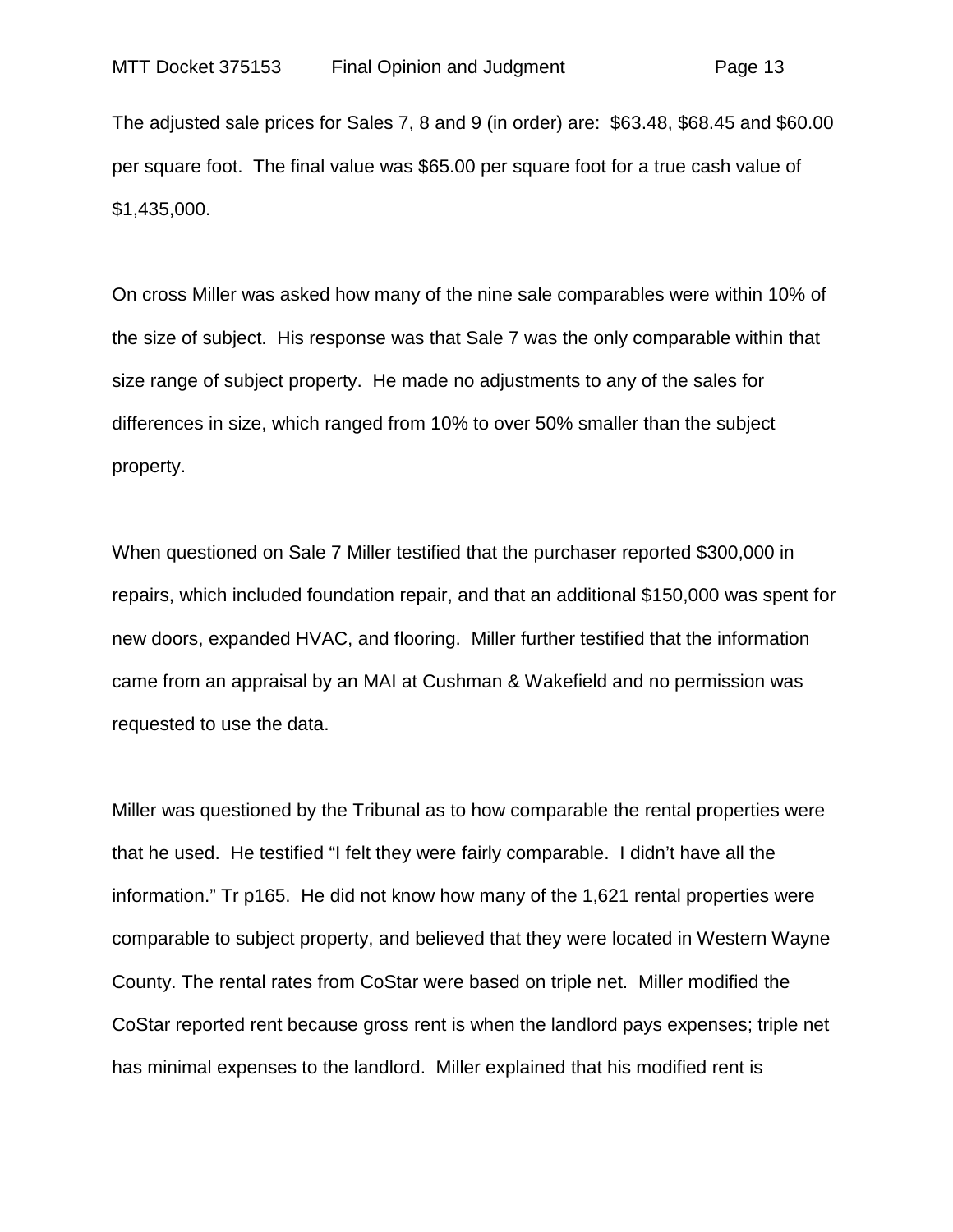somewhere in between gross and triple net income. He stated the term is something he has heard and read.

Miller further testified when questioned about the specificity of the income approach and rental comparables, "I think it's more of a general overall picture of what's going on in the retail market within this area." Tr p 170.

# Tribunal's Findings of Fact

The Tribunal finds that Petitioner was not able to successfully carry its burden of proving that the assessments exceed 50% of market value.

The Tribunal finds that Respondent treated the land and building as one entity. It is unclear what Petitioner was valuing, as Hoffert used the actual ground lease as the basis for an income approach and did not attempt to place a value on the improvement. Hoffert determined that the income produced solely by the land lease was equivalent to the income that would be received if the land and building were leased as one entity. When questioned why the value of the building was not added in Hoffert stated:

I looked at the lease rate across the street, the market rent for a similar type building across the street. I found that market rent to be less than the lease rate for the land lease plus the value of any building. It was even less than the land lease, so I was over conservative and took the land lease numbers because that was way above market even with a building as evidenced by that property across the street. . . . Tr pp 41, 42.

The Tribunal finds that Petitioner's logic is nonsensical. Petitioner spoke to one broker about a property across the street that was not advertised for lease and used \$3.00 per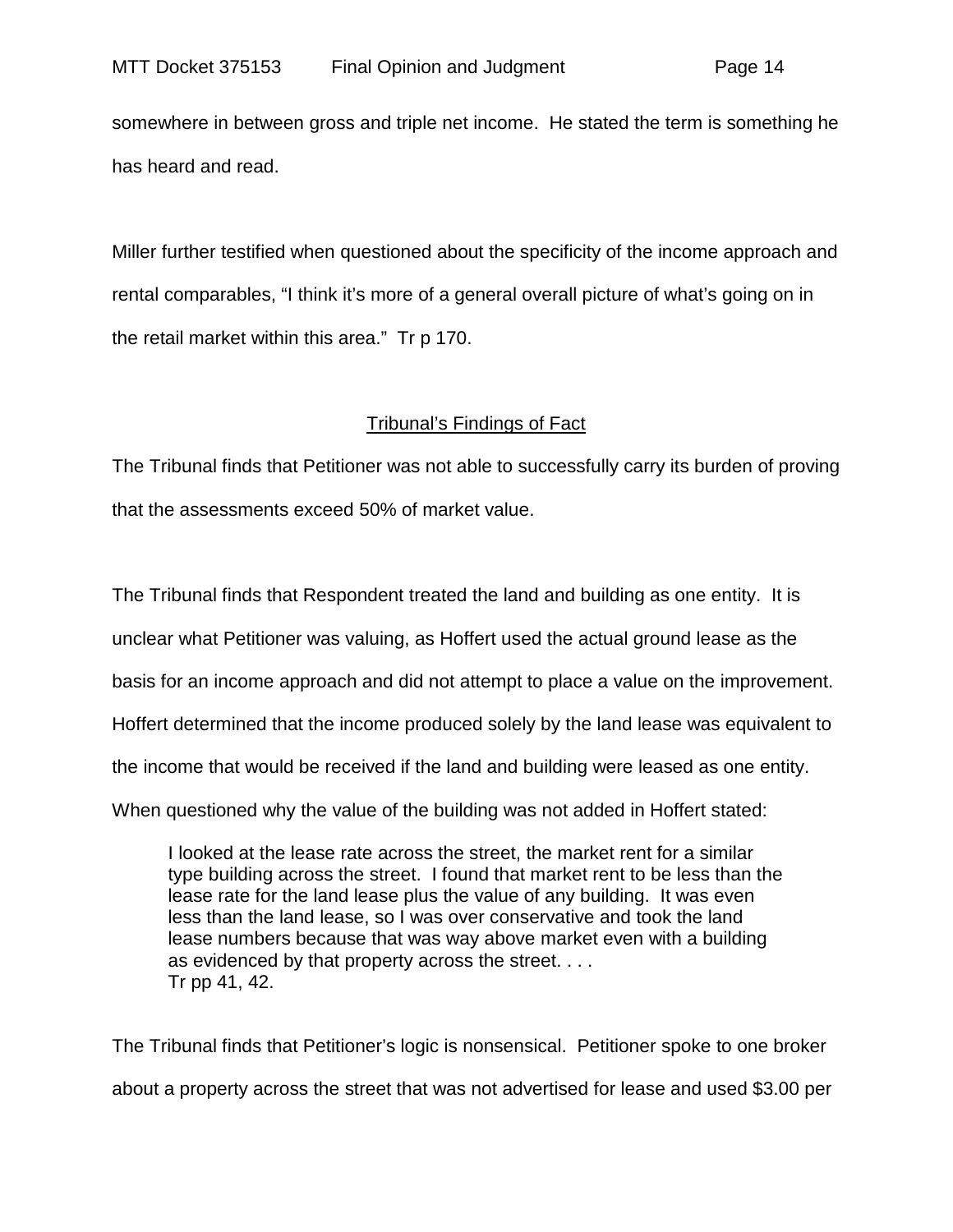square foot as the market rent for subject property. Respondent presented an exhibit (R-3) that 29600 Ford Road is part of an ad for a sublease; however, no asking rent was published. Neither party presented any evidence on the asking price of the sublease, other than Hoffert testifying that he spoke to Doc Ludwig, a broker, that the building could be bought. The plot thickens, however, as Mr. Tomlinson told Hoffert that he was told by Mr. Seeley that the building might be able to be bought for \$8.00 to \$10.00 per square foot. Page 7 of Petitioner's exhibit 1 has handwritten notes that Hoffert testified were written by Mr. Tomlinson, indicating that \$3.00 was the asking price, but a deal did not go through. Hoffert used \$3.00 per square foot as the maximum rent that the subject property would command. The Tribunal notes, however, that the subject property appears to be subleased to Dollar Castle. Neither party discussed that sublease or if the Lessor was Pep Boys or Petitioner. Hoffert relied on a non-leased property used as a comparable, but without any documentation other than someone else's writing on a copy of a January 20, 2010 Loopnet.com printout. The actual document<sup>[2](#page-14-0)</sup> only states "rental rate negotiable." The Tribunal finds that the evidence presented for the 29600 Ford Road property across the street from subject property is not persuasive that it is or should be an indication of the value of subject property.

Petitioner's counsel up to the hearing was Myles B. Hoffert, who switched positions at that time to the preparer of the valuation disclosure. This Tribunal has discussed woefully inadequate valuation disclosures during various prior Prehearings. Hoffert is not a disinterested party; he prepared an income approach using actual income, and "market" income. Although the market was a property across the street and it was an

<span id="page-14-0"></span><sup>2</sup> P-1, p 7.

 $\overline{a}$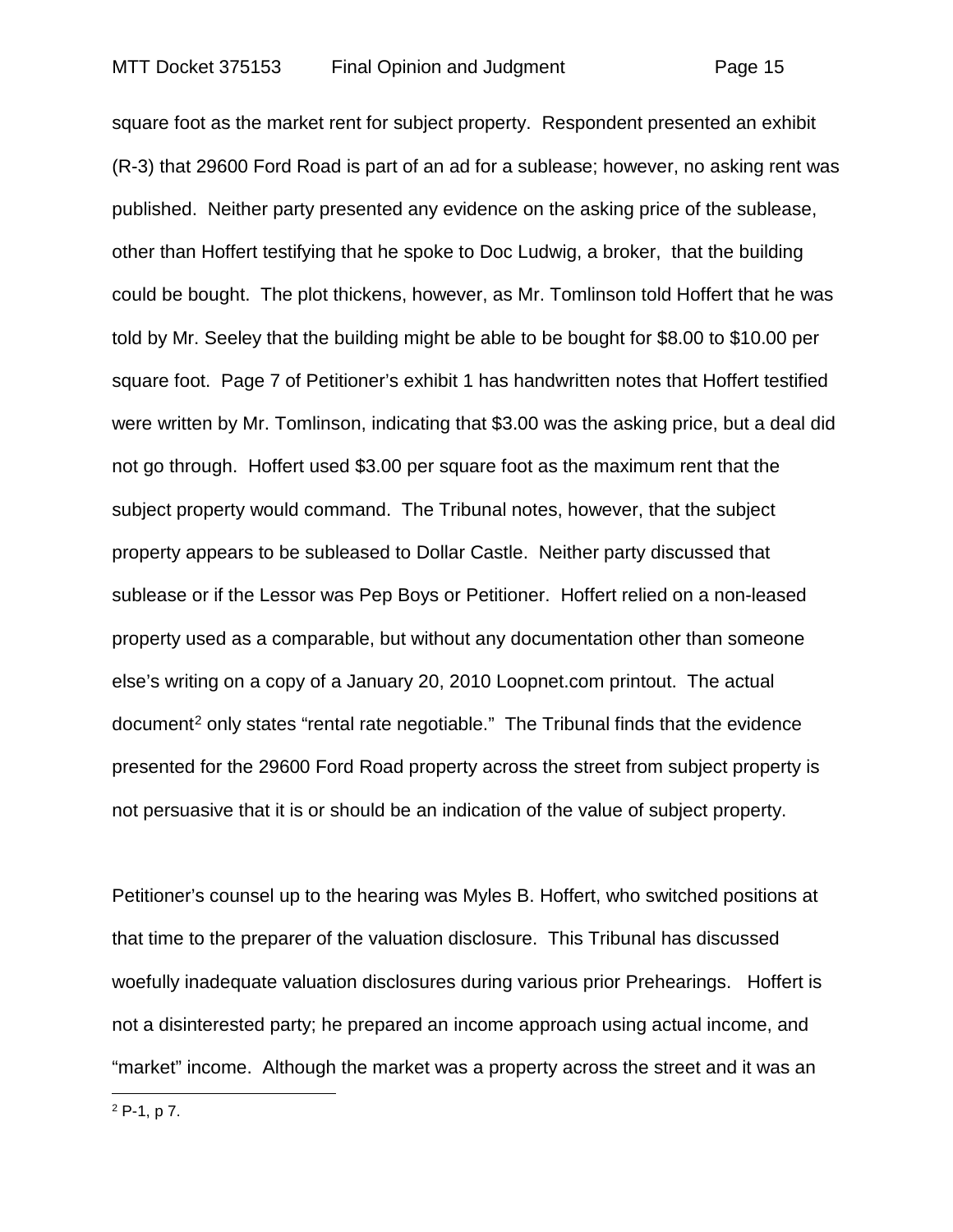asking rent, not an actual rent, Hoffert determined that the singular rental comparable was appropriate, averaged his estimate and called it good. Continuing further, Hoffert's vacancy and credit estimate was based on his understanding of 5% being the standard, plus an additional 5% because Pep Boys (the originator of the ground lease) was closing its operations in Michigan. This was not outlined in the valuation disclosure. There were no surveys taken of actual vacancy for the central business district where subject property was located to determine if 10% was accurate. Hoffert denied that his analysis was a yield approach. Hoffert was not effective in communicating the type of approach that he actually used to determine the value of the ground lease. The best description of Hoffert's approach is that he used the actual ground lease income to value the subject property in its entirety. After much research this approach is not found in any learned treatise. The capitalization of ground lease income should have included a somewhat reduced capitalization rate because it values the land only. The value of any improvement should have been included. For example, the sublease of the improvement should have been considered to determine what, if any, value should have been added to the value of the land. Petitioner's use of the \$3.00 asking rent for 29600 Ford Road was determined to be unpersuasive. Petitioner's valuation witness and income approach are not found to be credible for the subject property in its entirety.

The actual lease was entered as an exhibit. Petitioner is the owner of the subject property and has the long term ground lease for the property. The lessee, Pep Boys, constructed the 22,066 square foot building. Petitioner does not own the building until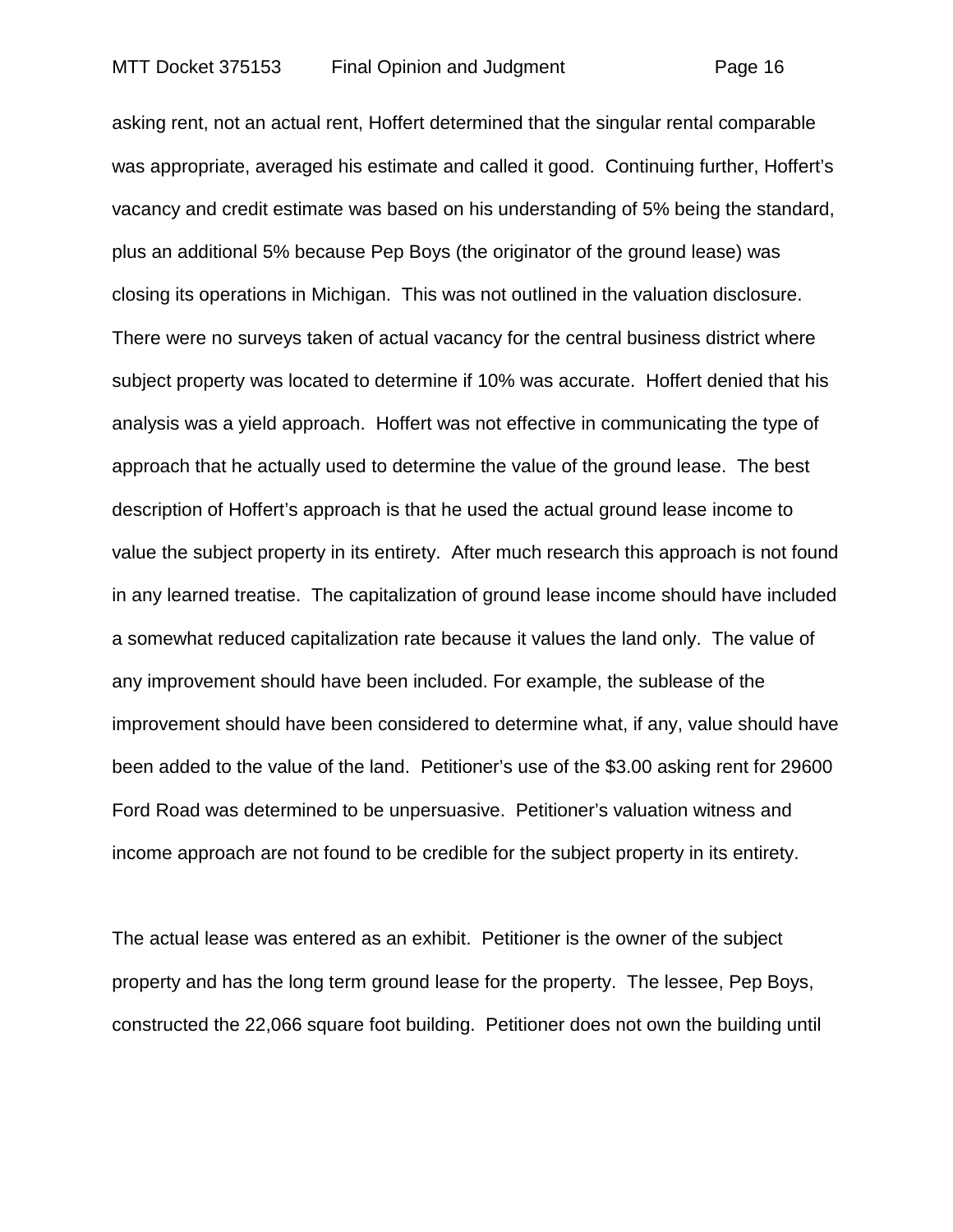the lease expires. There was no testimony as to the party that is currently subleasing

subject property to Dollar Castle. Pursuant to The Appraisal Journal:

Land leases, also commonly referred to as ground leases, serve as a mechanism for a property owner to retain long-term ownership of a particular parcel while at the same time allowing a user to control the property for a length of time sufficient to make him or her willing to invest in site and building improvements. Carneghi, *Determining Ground-Lease Rental Rates*, *The Appraisal Journal* (Chicago, April 1994).

At the end of the term of the lease, all building improvements revert or become

the property of the property owner, not the lessee. The Tribunal finds that

Respondent did not separate the building and the land into two separate

ownerships, but assessed both the land and improvements to Pep Boys.<sup>[3](#page-16-0)</sup>

Respondent's generalized income approach is also not accepted as an indication of the value of subject property. Respondent used CoStar's year end reports, but was not clear on how many, if any, of the 1,600 +/- properties that were used to determine the average rent were located in Garden City, the size of the properties, or if they were truly comparable.

Miller reduced the quoted rents because he assumed that the negotiated contract rent would be 15% less. He then averages the vacancy rates for the three years to 10.75%. The Tribunal notes that the vacancy rates quoted were 10.00% for 2006, 10.7% for 2007 and 11.1% for 2008.

<span id="page-16-0"></span> $\overline{a}$ <sup>3</sup> Property record card as inserted into Respondent's valuation disclosure, no page number.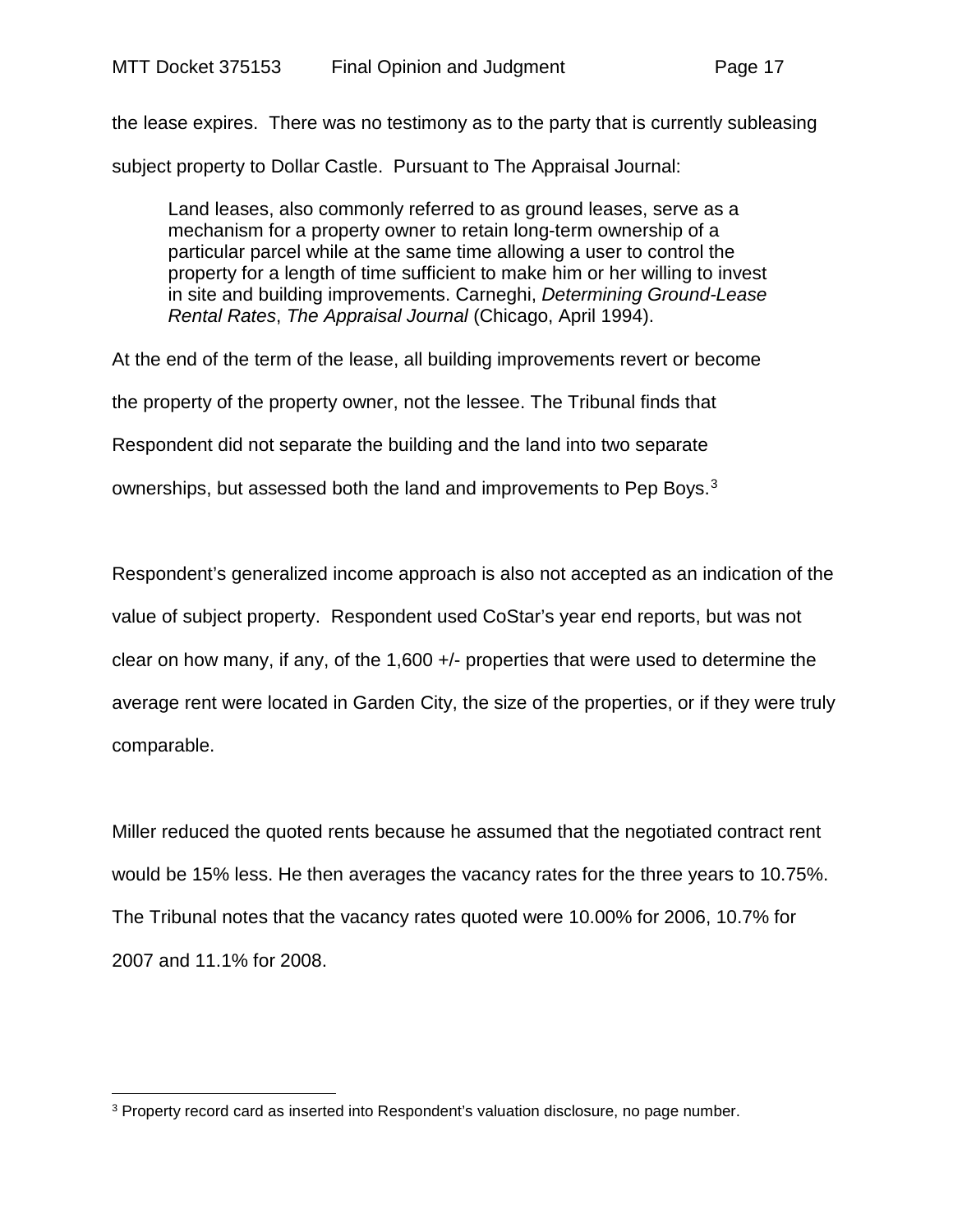Miller's capitalization rates were a compilation of rates taken from source data, band of investment method, as well as extracted from seven sales (some were not retail occupancy). He used the mean of the extreme of the ranges of capitalization rates for a resulting capitalization rate of 8.25% for 2006, 8.80% for 2007 and 9.25% for 2008.

Miller added the effective tax rate to the capitalization rate, stating "This is because I was assuming that the landlord would be paying the taxes on the property as well. So this would be an expense that they would have." Tr p 109. Triple net leases indicate just the opposite; the tenant is responsible for the expenses including property taxes. "A lease in which the tenant assumes all expenses (fixed and variable) of operating a property except that the landlord is responsible for structural maintenance, building reserves, and management." Appraisal Institute, *The Dictionary of Real Estate Appraisal*, (Chicago: 5th ed, 2010) p 134. Therefore, to accept Miller's generalized income approach, the effective tax rate would be excluded from the overall capitalization rate.

The Tribunal, using the actual vacancy and credit for each year and the capitalization rate excluding the effective tax rate, finds that the true cash indications via the income approach should be \$2,400,000 for 2007, \$2,300,000 for 2008, and \$2,200,000 for 2009. This indication is sufficiently close to the actual values placed on the tax rolls for the three years at issue.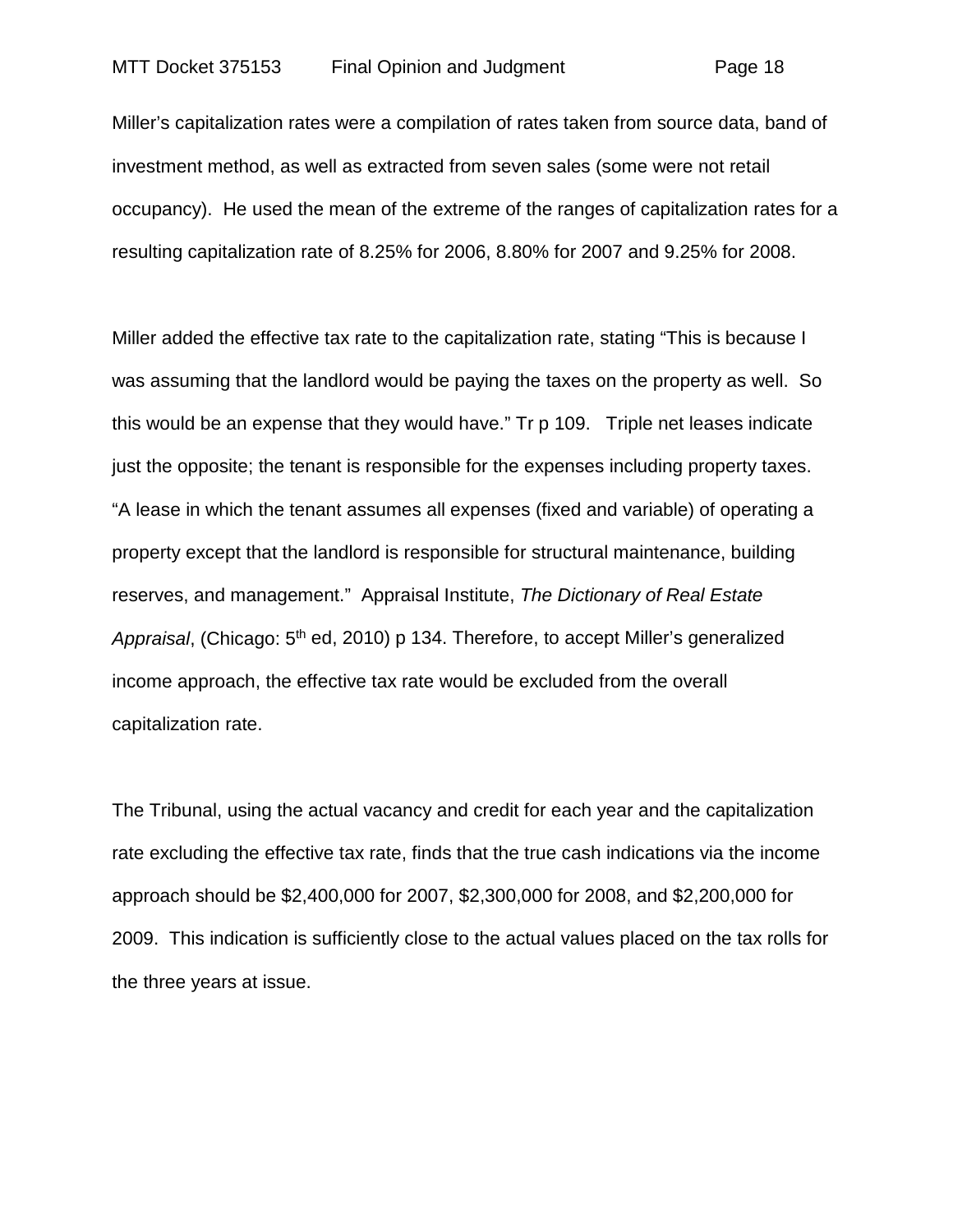Miller's sales comparison approach is also an inaccurate reflection of the value of subject property. The comparable properties ranged in unadjusted sale prices per square foot of \$55.16 to \$95.40 for 2007, \$57.75 to \$109.30 in 2008, and \$37.63 to \$68.45 in 2009. Only one of the sales was similar in size to the subject; the remaining eight sales ranged from 36% to 65% smaller than subject property. The failure to adjust for differences in size or explain why no adjustment was necessary reflects upon the credibility of the sales comparison approach. Further, the inclusion of a sale-leaseback without an adjustment is questionable. The widespread range of sale prices per square foot indicates to the Tribunal that the range in sale prices could be indicative of the following; insufficient sales, sales of insufficient size to be comparable to subject property, or the highest and best use of the sales varied from subject property.

Respondent questioned Hoffert's position as one of the principals in Hoffert & Associates Law firm, which represents Petitioner, and Hoffert's interest in the outcome of the litigation. Respondent asked if, in light of Michigan Rules of Professional Conduct Rule 3.7, Hoffert still wished to testify as an expert. Hoffert stated he believes that a lawyer may act as an advocate in a trial in which another lawyer in the lawyer's firm is likely to be called as a witness unless precluded to do so by Rule 1.7 or 1.9. The Tribunal's charge is not to police violations of professional or ethical conduct for attorney, appraiser or assessor. Each professional discipline has its own proper agency to enforce standards.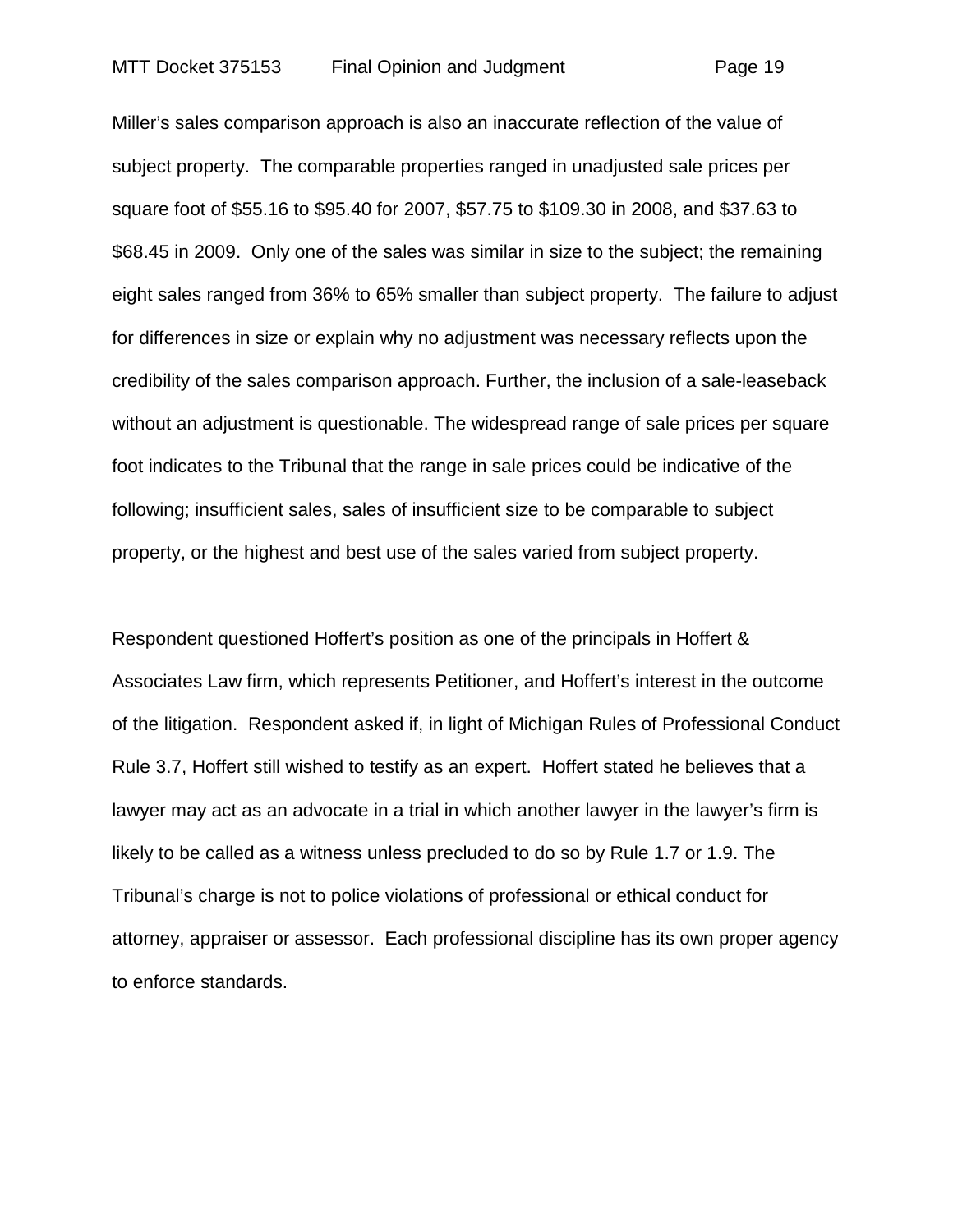Section 46 of the Tax Tribunal Act governs the admissibility of evidence in a Tax Tribunal proceeding. The Tribunal is given wide discretion to admit and give probative effect to evidence. An individual may qualify as an expert appraisal witness based upon skill, knowledge, education, experience, and training. The licensing of a real estate appraiser does not guarantee to the Tribunal that a witness will have the ability to credibly testify, but does insure, based upon the skills, knowledge, education, experience, and training necessary to attain the appraisal license, that the licensed appraiser would have the minimum requirements to be qualified as an expert. Admissibility and/or credibility are not exclusively reserved to Michigan license holders. A practitioner could have one or more of a number of designations granted by national appraisal associations that attest, through independent third party auspices of the respective association, to various levels of education, training, experience, and competency. Many of these associations have significant penalties attached to failing to meet their association standards, as well as USPAP Standards. Hoffert was not designated as an expert witness. He did testify to the woefully inadequate valuation disclosure that he prepared and signed for his client. An appraiser is defined as "One who is expected to perform valuation services competently and in a manner that is independent, impartial, and objective." (USPAP, 2010-2011 ed.) The Tribunal understands that Hoffert was not testifying as an appraiser; however, no less consideration will be given as the report was not independent, impartial or objective. Therefore, no weight is given to this report, as the Tribunal recognized the author as an advocate interested in the outcome of the litigation.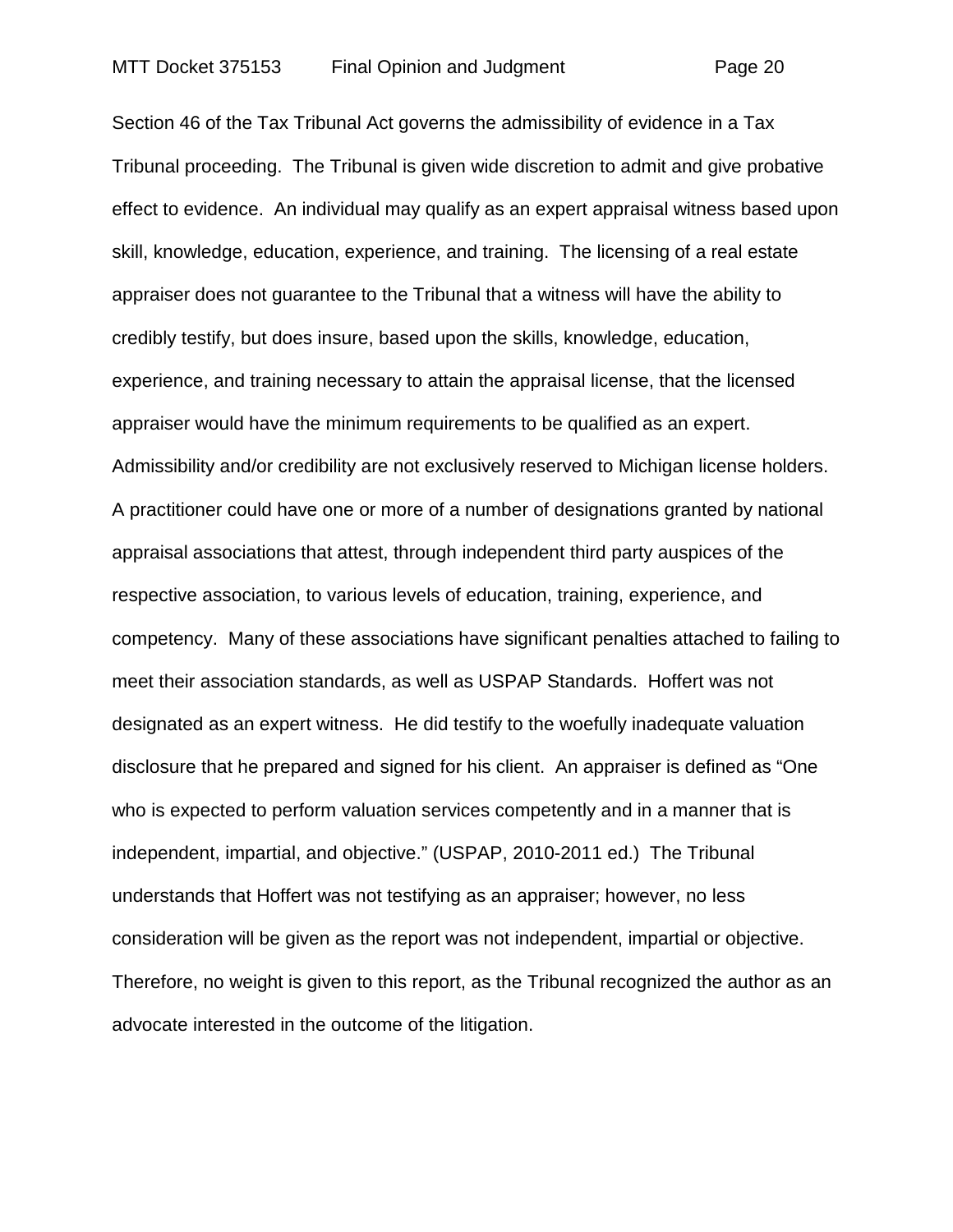#### Conclusions of Law

Pursuant to Section 3 of Article IX of the State Constitution, the assessment of real property in Michigan must not exceed 50% of its true cash value. The Michigan Legislature has defined true cash value to mean the usual selling price at the place where the property to which the term is applied is at the time of the assessment, being the price which could be obtained for the property at private sale, and not forced or auction sale. See MCL 211.27(1). The Michigan Supreme Court in *CAF Investment Co v State Tax Commission*, 392 Mich 442, 450 (1974), has also held that true cash value is synonymous with fair market value.

In that regard, the Tribunal is charged in such cases with finding a property's true cash value to determine the property's lawful assessment. *Alhi Development Co v Orion Twp*, 110 Mich App 764, 767 (1981). The determination of the lawful assessment will, in turn, facilitate the calculation of the property's taxable value as provided by MCL 211.27a. A petitioner does, however, have the burden of establishing the property's true cash value. See MCL 205.737(3) and *Kern v Pontiac Twp*, 93 Mich App 612 (1974).

The legislature shall provide for the uniform general ad valorem taxation of real and tangible personal property not exempt by law...The legislature shall provide for the determination of true cash value of such property; the proportion of true cash value at which such property shall be uniformly assessed, which shall not...exceed 50%....; and for a system of equalization of assessments. For taxes levied in 1995 and each year thereafter, the legislature shall provide that the taxable value of each parcel of property adjusted for additions and losses, shall not increase each year by more than the increase in the immediately preceding year in the general price level, as defined in section 33 of this article, or 5 percent, whichever is less until ownership of the parcel of property is transferred. When ownership of the parcel of property is transferred as defined by law,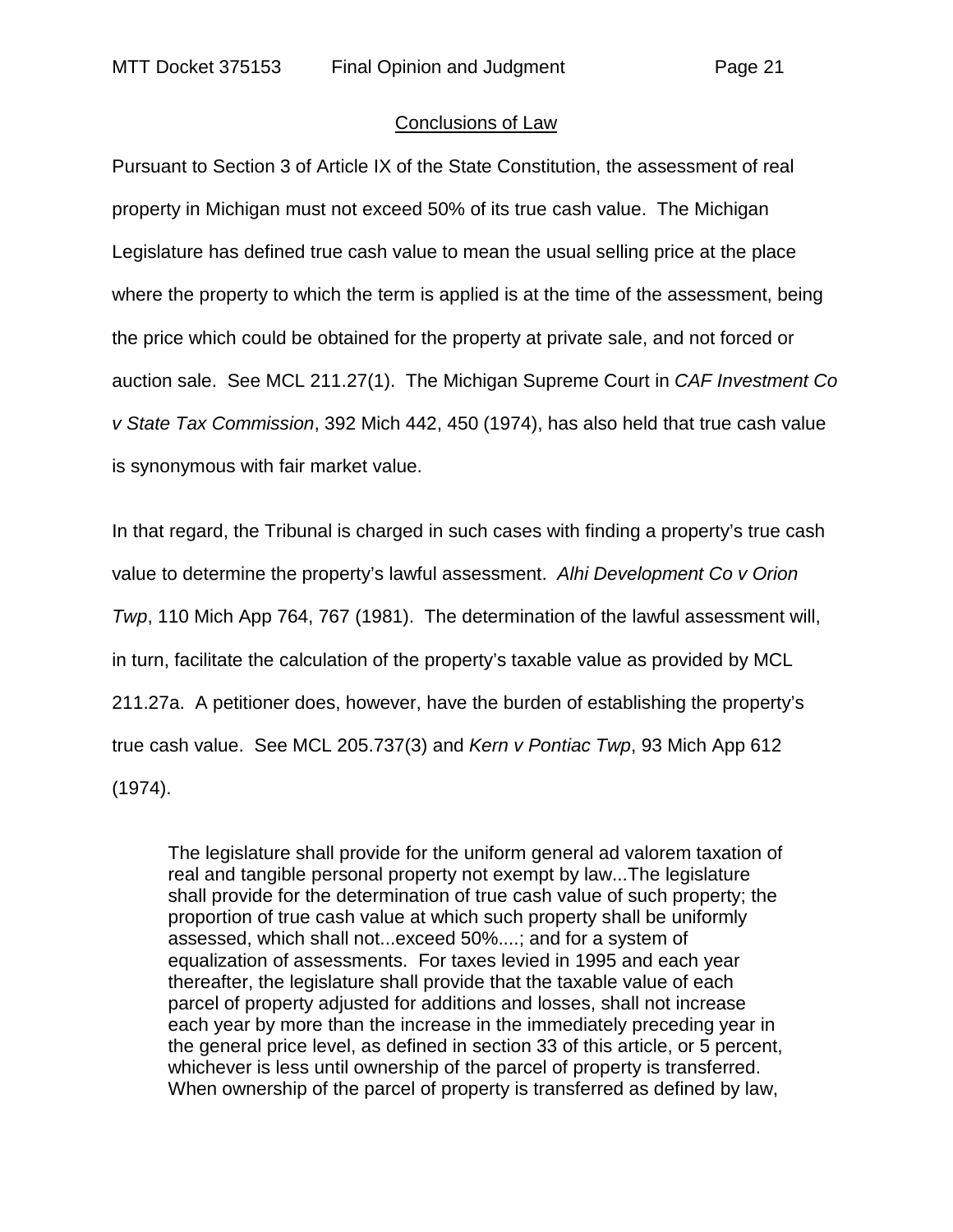the parcel shall be assessed at the applicable proportion of current true cash value. Const 1963 Art IX , Sec 3.

As used in the General Property Tax Act, "true cash value" means the usual selling price at the place where the property to which the term is applied is at the time of assessment, being the price that could be obtained for the property at private sale, and not at auction sale except as otherwise provided in this section, or at forced sale. MCL 211.27(1).

"True cash value" is synonymous with "fair market value." *CAF Investment Co v State Tax Comm*, 392 Mich 442, 450; 221 NW2d 588 (1974). The Michigan Supreme Court, in *Meadowlanes, supra*, acknowledged that the goal of the assessment process is to determine "the usual selling price for a given piece of property." In determining a property's true cash value or fair market value, Michigan courts and the Tribunal recognize the three traditional valuation approaches as reliable evidence of value. See *Antisdale v Galesburg*, *supra*.

"The petitioner has the burden of establishing the true cash value of the property...." MCL 205.737(3); MCL 211.27(1); *Meadowlands Limited Dividend Housing Ass'n v City of Holland*, 437 Mich 473, 483-484; 473 NW2d 363 (1991). "This burden encompasses two separate concepts: (1) the burden persuasion, which does not shift during the course of the hearing; and (2) the burden of going forward with the evidence, which may shift to the opposing party." *Jones & Laughlin, supra* at 354-355, citing: *Kar v Hogan*, 399 Mich 529, 539-540; 251 NW2d 77(1976); *Holy Spirit Ass'n for the Unification of World Christianity v Dept of Treasury*, 131 Mich App 743, 752; 347 NW2d 707(1984).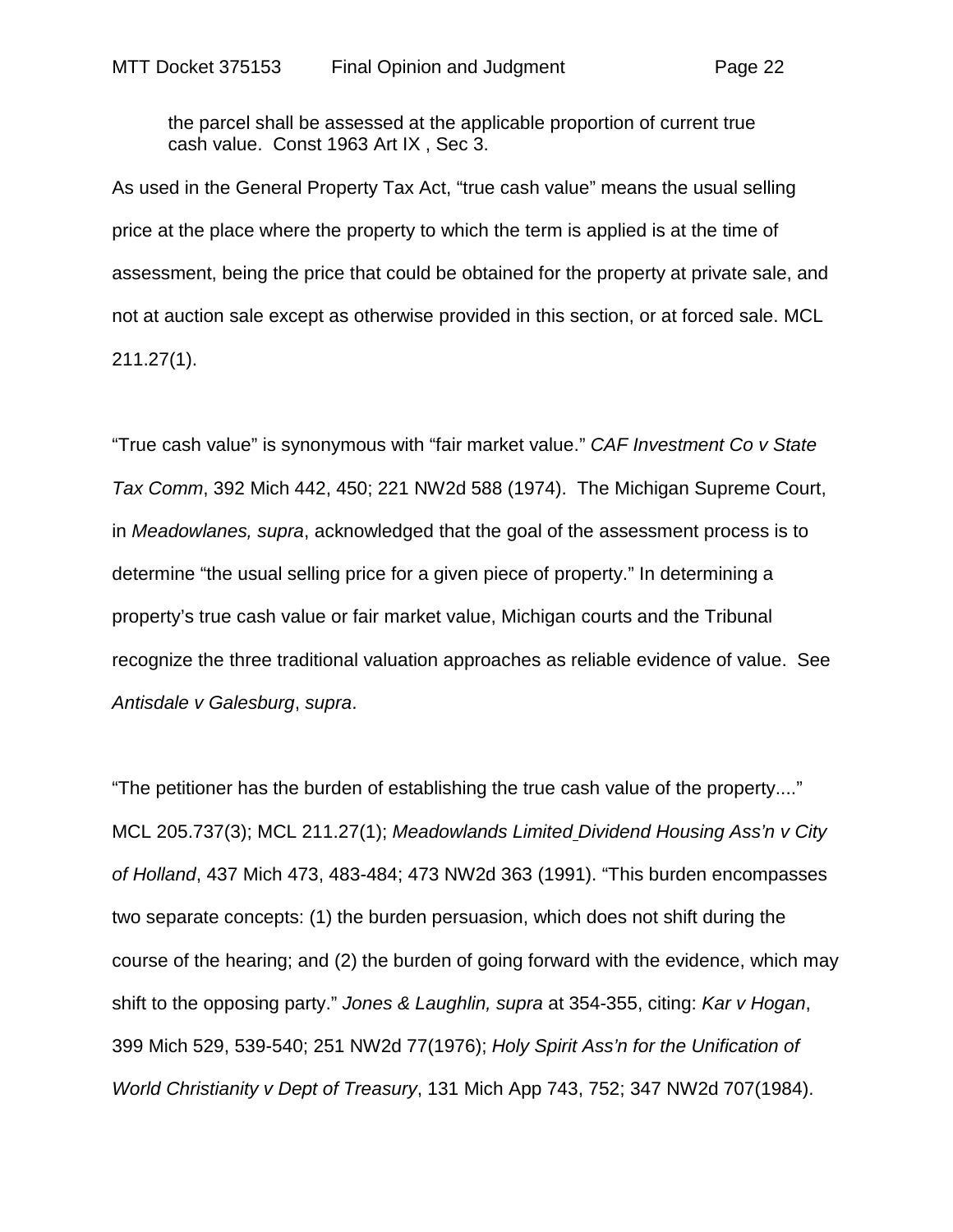The three most common approaches to valuation are the capitalization of income approach, the sales comparison or market approach, and the cost-less-depreciation approach. *Meadowlanes*, at 484-485; *Pantilind Hotel Co v State Tax Comm*, 3 Mich App 170; 141 NW2d 699 (1966), aff'd 380 Mich 390 (1968); *Antisdale*, at 276. The Tribunal is under a duty to apply its own expertise to the facts of the case to determine the appropriate method of arriving at the true cash value of the property, utilizing an approach that provides the most accurate valuation under the circumstances. *Antisdale*, at 277.

Under MCL 205.737(1), the Tribunal must find a property's true cash value in determining a lawful property assessment. *Alhi Development Co v Orion Twp*, 110 Mich App 764, 767; 314 NW2d 479 (1981). The Tribunal may not automatically accept a respondent's assessment but must make its own finding of fact and arrive at a legally supportable true cash value. *Pinelake Housing Cooperative v Ann Arbor*, 159 Mich App 208, 220; 406 NW2d 832 (1987); *Consolidated Aluminum Corp v Richmond Twp*, 88 Mich App 229, 232-233; 276 NW2d 566 (1979). The Tribunal is not bound to accept either of the parties' theories of valuation. *Teledyne Continental Motors v Muskegon Twp*, 145 Mich App 749, 754; 377 NW2d 908 (1985). The Tribunal may accept one theory and reject the other, it may reject both theories, or it may utilize a combination of both in arriving at its determination. *Meadowlanes*, at 485-486; *Wolverine Tower Associates v City of Ann Arbor*, 96 Mich App 780; 293 NW2d 669 (1980); *Tatham v City of Birmingham*, 119 Mich App 583, 597; 326 NW2d 568 (1982).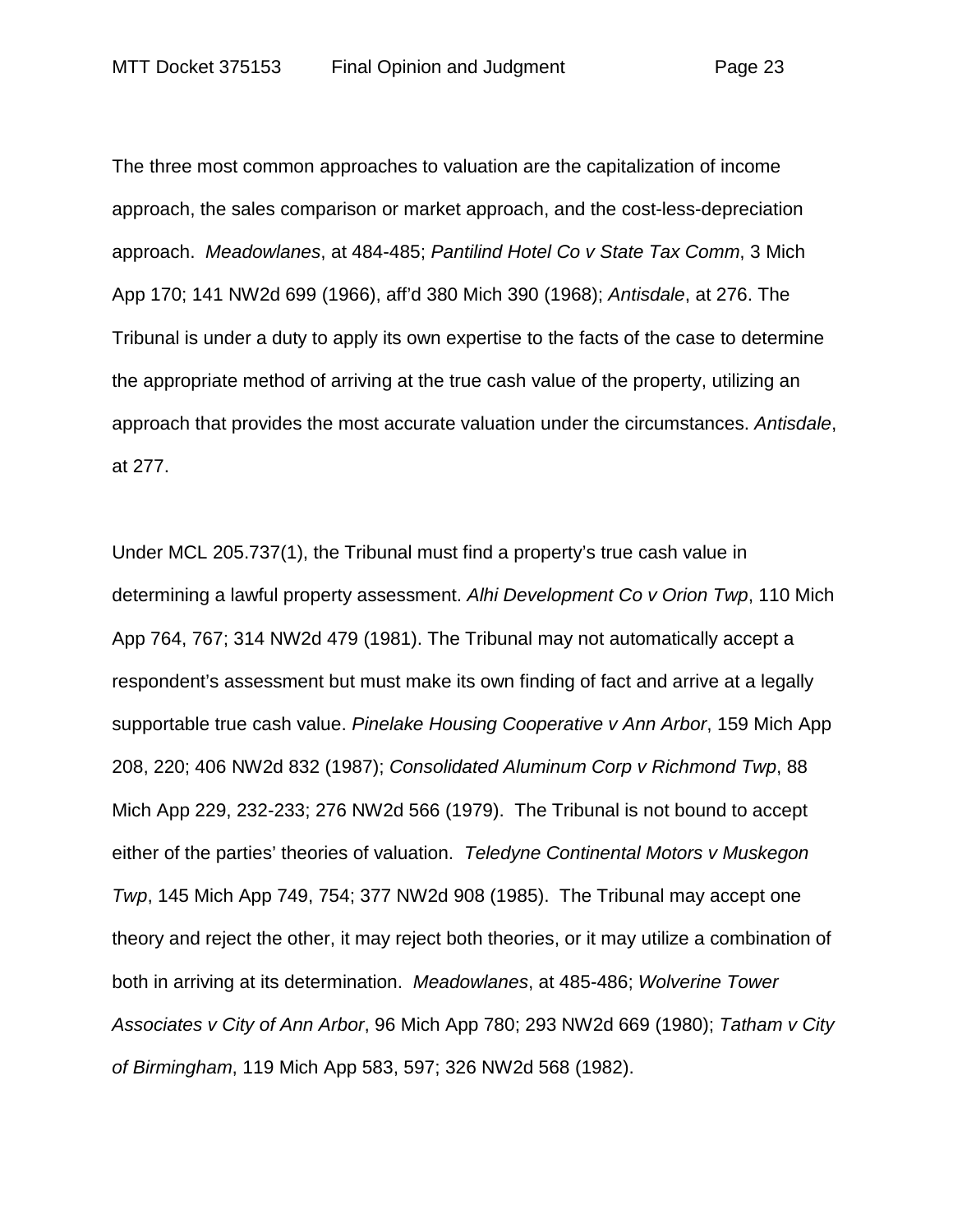In this case, the Tribunal concludes that the evidence, testimony, and law indicate that subject property is properly assessed at 50% of market value. An appraisal of fair market value requires a determination of the property's "highest and best use," which is "the reasonably probable and legal use of vacant land or an improved property that is legally permissible, physically possible, financially feasible, and that results in the highest value." Appraisal Institute, *Appraising Residential Properties*, (Chicago, 3<sup>rd</sup> ed., 1999), p 211.

Neither party appropriately executed the income approach. It is clear to this Tribunal that Petitioner's use of the land lease is not market value but value in use to the property owner. Petitioner did not consider or present evidence of the rent for the building and land. When assessors present information to the Tribunal the subject property is not valued on a mass assessment process as the individual true cash value of the subject property as of each tax year at issue is sought.

The Tribunal is charged in a valuation appeal to determine the true cash value of the subject property as of each tax year at issue. Petitioner was not able to prove by a preponderance of its evidence that the assessment of the subject property should be reduced for any tax years at issue.

#### JUDGMENT

IT IS ORDERED that the property's assessed and taxable values for the tax years at issue are AFFIRMED as set forth in the *Introduction* section of this Final Opinion and Judgment.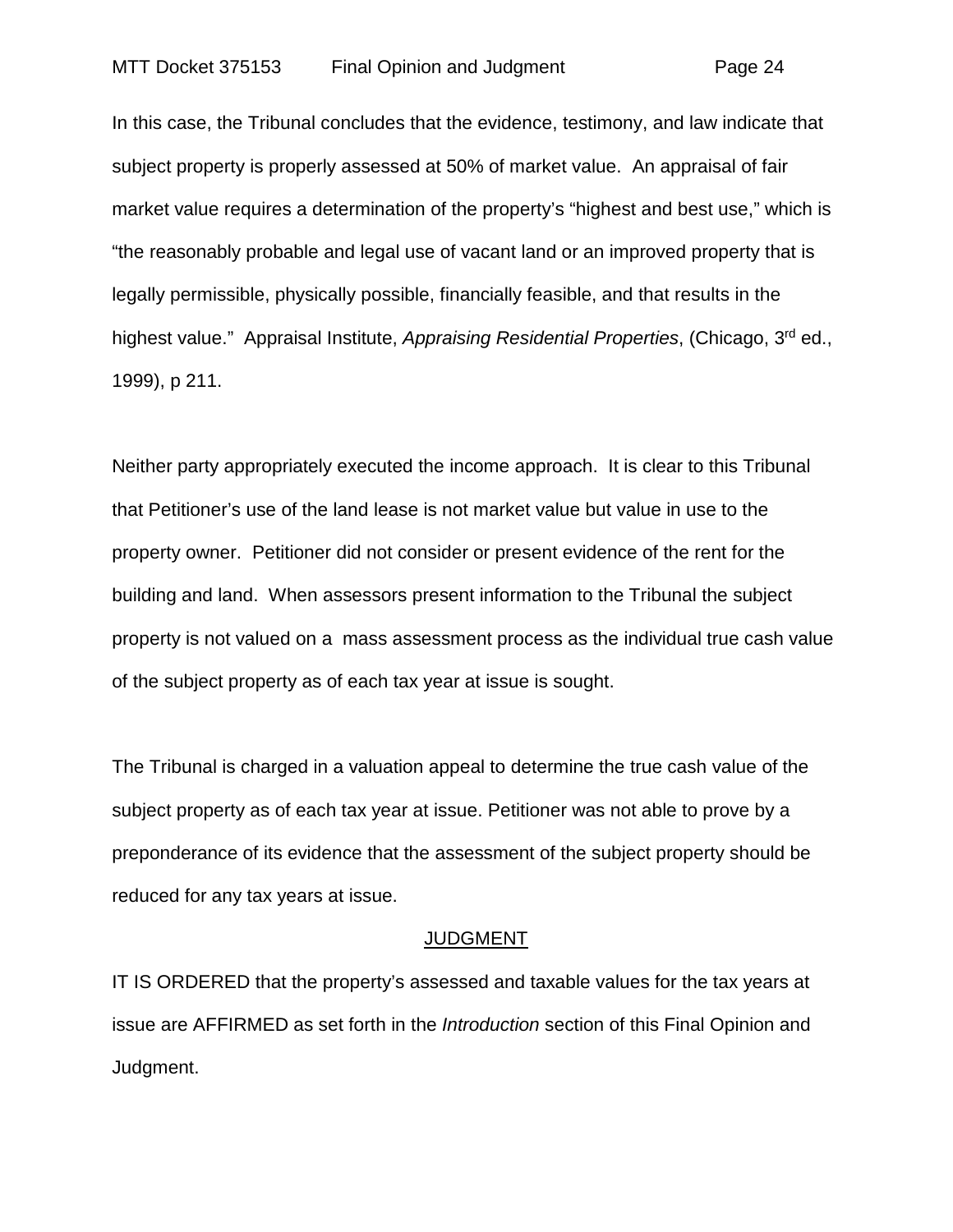IT IS FURTHER ORDERED that the officer charged with maintaining the assessment rolls for the tax years at issue shall correct or cause the assessment rolls to be corrected to reflect the property's true cash and taxable values as finally shown in this Final Opinion and Judgment within 90 days of the entry of the Final Opinion and Judgment, subject to the processes of equalization. See MCL 205.755. To the extent that the final level of assessment for a given year has not yet been determined and published, the assessment rolls shall be corrected once the final level is published or becomes known.

IT IS FURTHER ORDERED that the officer charged with collecting or refunding the affected taxes shall collect taxes and any applicable interest or issue a refund as required by this Order within 28 days of the entry of this Order. If a refund is warranted, it shall include a proportionate share of any property tax administration fees paid and of penalty and interest paid on delinquent taxes. The refund shall also separately indicate the amount of the taxes, fees, penalties, and interest being refunded. A sum determined by the Tribunal to have been unlawfully paid shall bear interest from the date of payment to the date of judgment and the judgment shall bear interest to the date of its payment. A sum determined by the Tribunal to have been underpaid shall not bear interest for any time period prior to 28 days after the issuance of the Tribunal's order. As provided in 1994 PA 254, being MCL 205.737, as amended, interest shall accrue for periods after March 31, 1985, but before April 1, 1994, at a rate of 9% per year. After March 31, 1994, but before January 1, 1996, interest rate of the 94-day